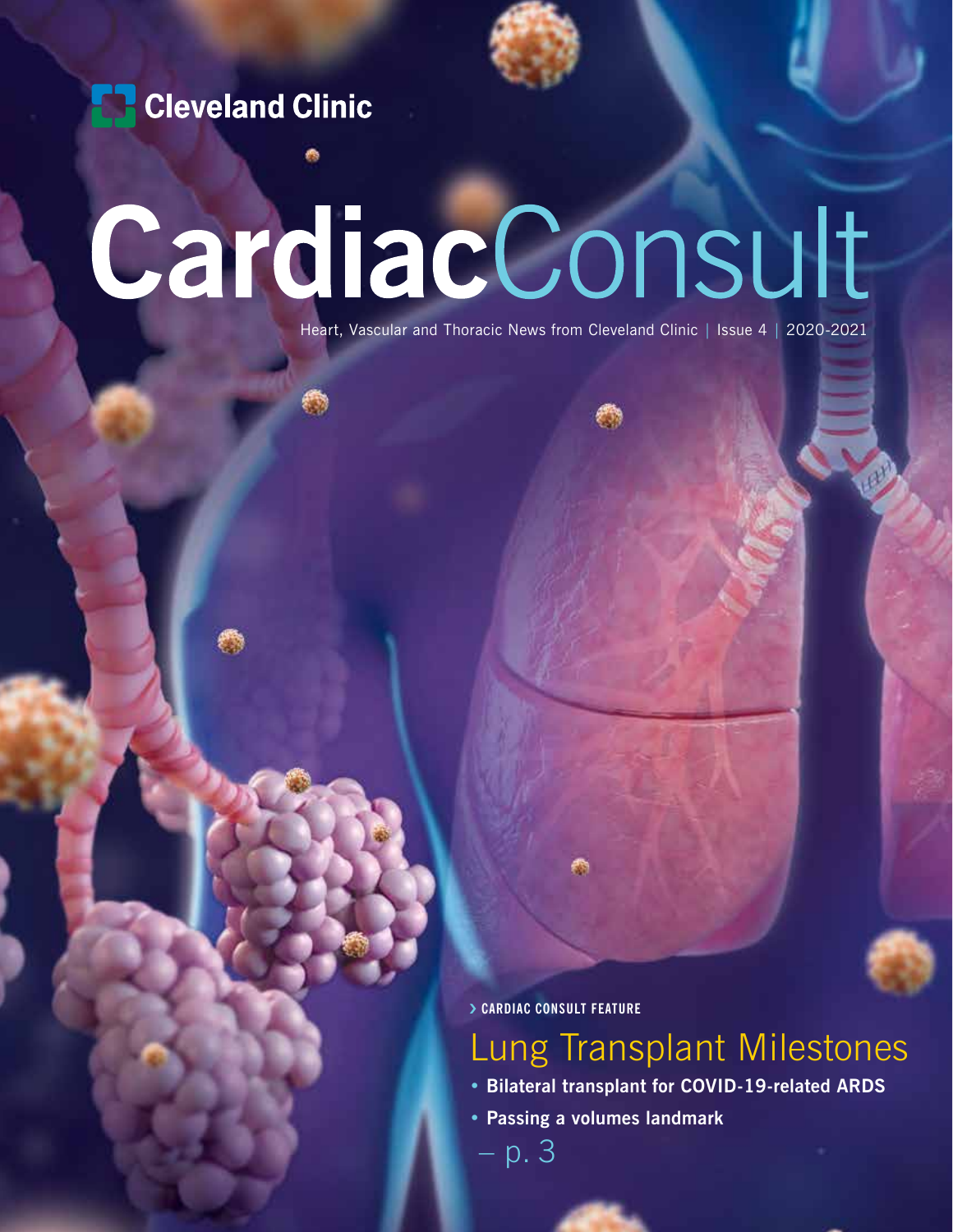#### Dear Colleagues,

This past summer, our lung transplant team performed a successful bilateral lung transplant in a patient with COVID-19-related acute respiratory distress syndrome — one of only about a dozen such transplants reported globally.

As this issue's cover story makes clear, the ability to manage a case of that complexity requires extraordinary clinical resources and experience. So it's little coincidence that just a few weeks before that transplant took place, our lung transplant program completed its 2,000th lung transplant case since its launch in 1990. When that landmark was followed by our 2,000th heart transplant a few weeks later, Cleveland Clinic became the first U.S. institution to surpass both of these milestones in transplant experience.

Coincidentally, this issue includes another story in which the year 1990 looms large. That's when renowned vascular surgeon Juan Parodi, MD, performed the world's first successful endovascular aortic aneurysm repair (EVAR), launching the endovascular revolution. As our story on page 11 notes, Dr. Parodi began his experimental work that led to the first EVAR when he was a trainee at Cleveland Clinic in the 1970s, and our surgeons have been among those who have shaped EVAR's evolution over the ensuing 30 years.

Whether you are looking for unsurpassed experience for referral of an exceedingly complex case or a partner who will always bring to bear a spirit of innovation for the most challenging referrals, Cleveland Clinic welcomes the opportunity to work with you.

Respectfully,

**Lars G. Svensson, MD, PhD** CHAIRMAN | Sydell and Arnold Miller Family Heart, Vascular & Thoracic Institute





*Cardiac Consult* is produced by Cleveland Clinic's Sydell and Arnold Miller Family Heart, Vascular & Thoracic Institute.

**Medical Editor**

Lars G. Svensson, MD, PhD Institute Chair svenssl@ccf.org

**Managing Editor** Glenn R. Campbell

**Art Director** Michael Viars

**Marketing** Jackie Riggle | Colleen Burke | Suzanne Anthony

#### **Photography & Illustrations**

Cleveland Clinic Center for Medical Art & Photography Russell Lee Photography

Cleveland Clinic was named a top U.S. hospital in *U.S. News & World Report*'s "Best Hospitals" rankings for 2020-21, as well as the No. 1 hospital in cardiology and heart surgery for the 26th consecutive year.

© 2020 The Cleveland Clinic Foundation

#### Stay Connected

- consultqd.clevelandclinic.org/cardiovascular
- clevelandclinic.org/cardiacconsult
- @CleClinicMD
- $\left| \mathbf{in} \right|$ clevelandclinic.org/heartlinkedin
- clevelandclinic.org/cardiacconsultpodcast

24/7 Referrals

855.REFER.123 | **clevelandclinic.org/heartreferrals**

Outcomes Online **clevelandclinic.org/hvtioutcomes**

Clinical Trials **clevelandclinic.org/clinicaltrials**

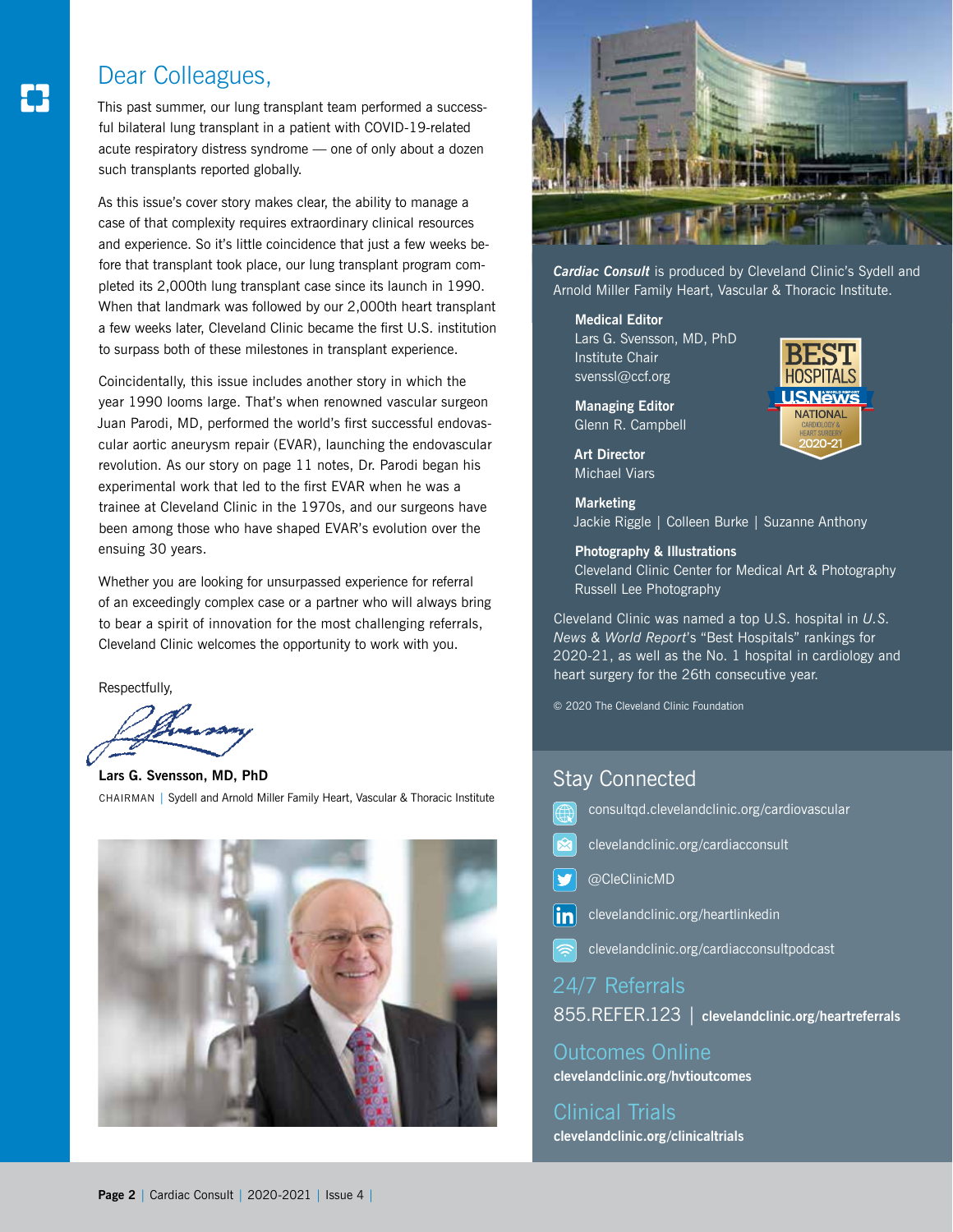

Case Study: Bilateral Lung Transplant for COVID-19-Related ARDS

A 56-year-old physician contracted COVID-19 while caring for patients. He was diagnosed in late March 2020 and treated with a five-day course of hydroxychloroquine and azithromycin. After worsening at home, he was admitted to his local hospital on the East Coast in early April. Despite treatment with steroids, tocilizumab and anakinra, he continued to decline and was transferred six days later to a regional tertiary care center, where he was intubated, placed on a mechanical ventilator and given the experimental treatment of convalescent plasma.

In spite of convalescent plasma, as well as inhaled nitric oxide and proning, his pulmonary status continued to deteriorate and in mid-May (hospital day 45) he was placed on veno-venous extracorporeal life support (VV-ECLS). While on this support, he suffered numerous complications including bacteremia, a bradycardic arrest and a gastrointestinal bleed, but he and his team persevered. His lungs showed no improvement on ECLS and began to manifest signs of irreversible damage, so his medical team reached out to Cleveland Clinic's lung transplant program.

"After assessing his potential suitability for transplantation, and knowing that certain aspects of his clinical status (such as deconditioning) would need to improve prior to transplant, we decided to transfer him to Cleveland Clinic," says Kenneth McCurry, MD, Surgical Director of Lung and Heart-Lung Transplantation at Cleveland Clinic. He explains that in addition to standard criteria to determine candidacy for

lung transplantation, patients with COVID-19-related acute respiratory distress syndrome (ARDS) must also be free of the virus and otherwise have intact organ systems. Exceptions are sometimes made to accept young patients if they have one other failing organ system.

#### **Extensive preparation for transplant**

The patient was admitted to Cleveland Clinic in early June (hospital day 66) and kept in COVID-19 precautions while he underwent PCR-based testing of nasopharyngeal swabs and bronchoscopy specimens. When the results came back negative for COVID-19, he was placed in the lung transplantation ICU. Evaluation for bilateral lung transplantation was then completed and rehabilitation started (Figure 1). (Details of the Cleveland Clinic experience with ECLS as a bridge to lung transplantation were recently described in *Annals of Thoracic Surgery* [2018;106:192-198].)

*Continued next page* ›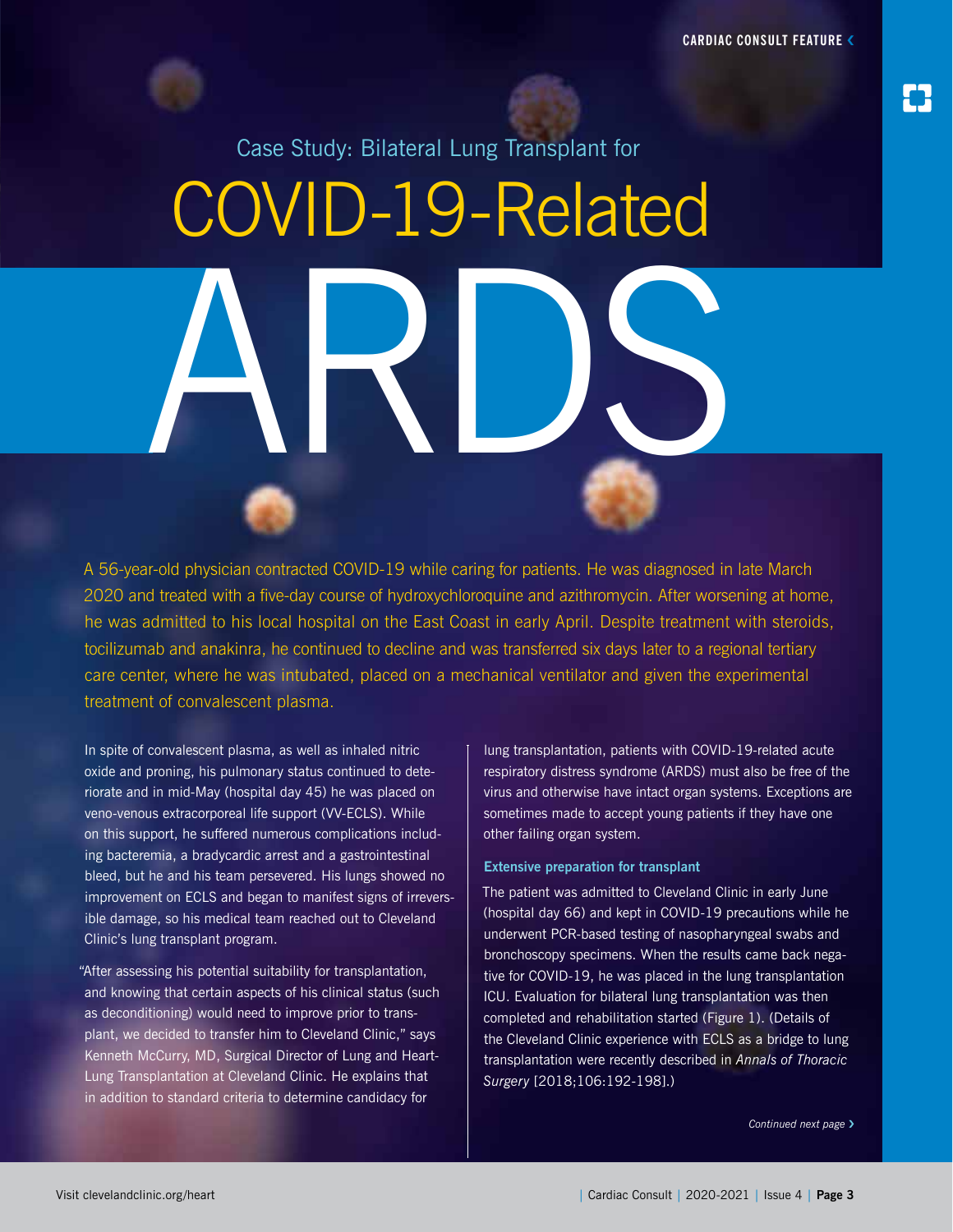



Figure 1. A chest X-ray taken shortly after transfer to Cleveland Clinic demonstrates the extensive bilateral air space disease typical of COVID-19-related ARDS. The patient's course had also been notable for a right pneumothorax requiring pigtail placement (seen in right chest). The duallumen ECLS cannula that was providing access to blood for gas exchange on the ECLS circuit is also visible. This cannula allows single-site upper body access for ECLS, facilitating mobilization.



**Figure 2.** A chest CT taken a few days before transplantation shows densely consolidated lungs with air bronchograms, volume loss in the lungs and bilateral pleural effusions. Also seen is the dual-lumen ECLS cannula that courses through the superior vena cava and right atrium into the inferior vena cava.

"We place a strong emphasis on having our patients who are on ECLS as a bridge to lung transplant awake and ambulating before transplantation," says Dr. McCurry. "Our protocolized approach has led to very good outcomes."

At this point, the patient had been in bed for many weeks, often while heavily sedated and under intermittent chemical paralysis. He was flaccid and on many medications. The ICU team began the process of weaning the medications to allow him to be more alert and start physical therapy.

During this time, a few complications developed, including pulmonary hypertension with evidence of right ventricular failure that required conversion to veno-arterio-venous ECLS, a form of ECLS that supports the lungs as well as the right ventricle.

He gradually became alert enough to start to participate in his treatment plan, in collaboration with his wife, the referring medical team (who maintained contact) and the transplant team. During this time, the team discussed the patient's situation with him directly and confirmed his desire to proceed with lung transplantation, if feasible. By mid- to late July, he was able to ambulate and was placed on the transplant list. Due to the severity of his illness and the required mechanical cardiopulmonary support, he had a very high lung allocation score, which is used to determine priority for lungs in the U.S.

#### **Transplantation and recovery**

In late July (hospital day 116), bilateral lung transplantation was performed. The patient's lungs were densely consolidated (Figure 2), with a texture and feel that Dr. McCurry describes as more resembling liver rather than lung tissue.

Dr. McCurry emphasizes that considerable effort is taken to protect staff caring for patients with COVID-19, particularly surgical and operating room personnel who work directly with the airway, such as in lung transplantation. "Although we require that patients test negative for the virus before transplantation, we are still concerned that virus might harbor deep in the lungs or that residual viral RNA may pose a risk," he explains, noting that N95 masks are worn. "There are many unknowns with COVID-19, so continued precautions are warranted."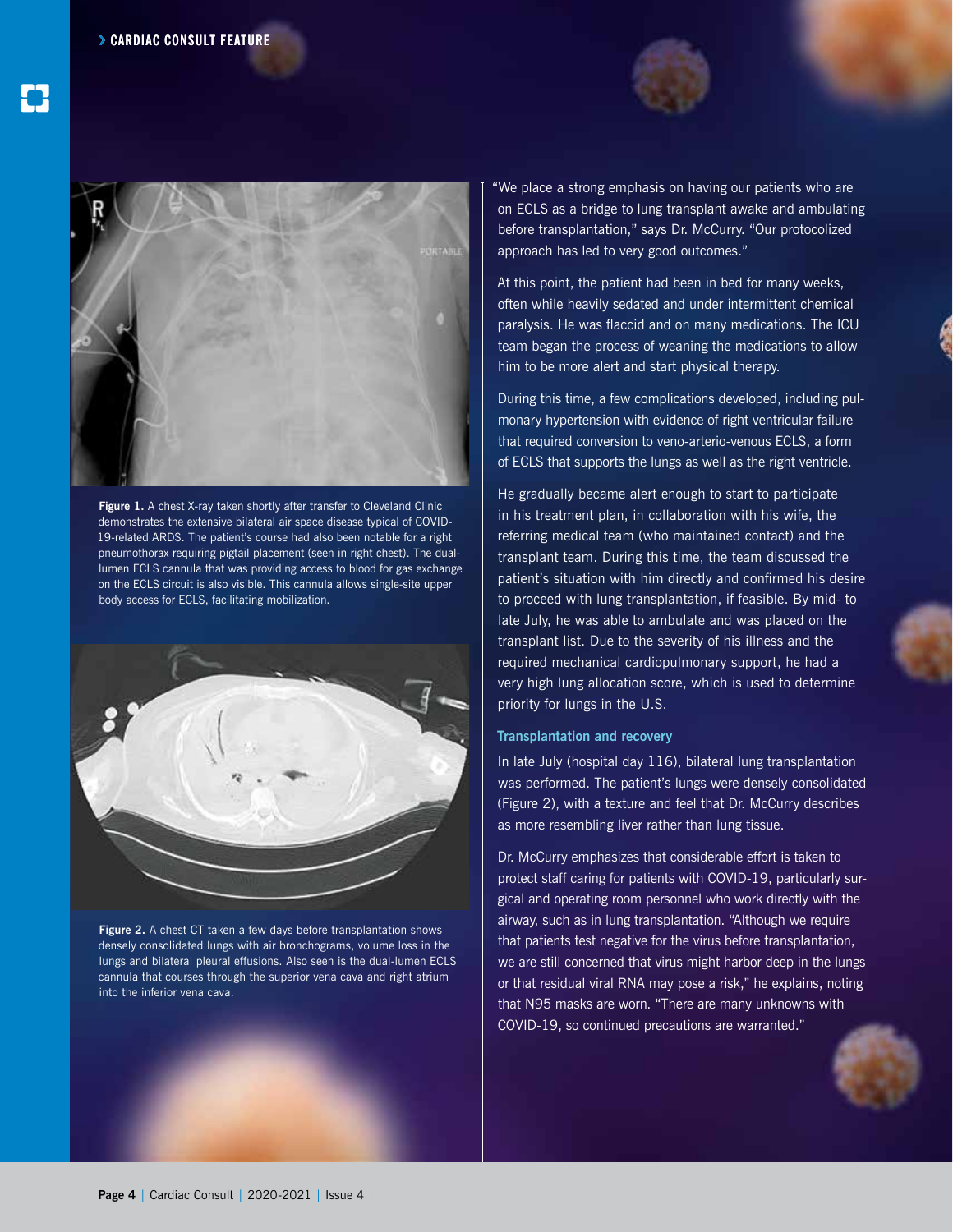

After transplantation, the patient was returned to one of the COVID-19-free transplant units established at Cleveland Clinic a few months earlier for all transplant patients. Patients must first be tested for COVID-19, and no visitors are allowed. The rules are the same even for patients with previous COVID-19 infection, as there is no way to know whether they are immune.

The patient's recovery has been slow but unremarkable, with good lung and heart function, Dr. McCurry reports. Not unexpectedly, the patient has had psychological ups and downs. While very motivated at first, he has lapsed into depression at times. His transplant team, along with his wife and referring colleagues, have helped him overcome these periods.

At this writing, six weeks after transplantation, Dr. McCurry is optimistic that the patient will recover, with anticipated discharge in another six weeks if he continues to progress without major setbacks. He is removed intermittently from the ventilator, as part of the weaning process, and while he remains weak, his strength and ambulation are improving.

Between five and six weeks after transplant, he was moved out of the COVID-19-free unit so that his wife could visit and help with rehabilitation. According to Dr. McCurry, risk of catching the virus must be weighed against the many benefits of family support.

#### **Not typical transplant cases**

About a dozen cases of bilateral lung transplant for COVID-19-related ARDS have now been reported in the literature worldwide. "These patients are all extremely complex and can be expected to be very sick for a long time," Dr. McCurry notes.

He recommends considering lung transplantation when a patient with COVID-19 is not responding to therapy and is either approaching or at the point of irreversible lung damage and is unlikely to recover. Early consultation with a lung transplant program is advised and can be highly beneficial.

"Extensive resources are required for transplanting and caring for patients with COVID-19-related ARDS, and only transplant programs that are experienced in working with very high-risk patients should be considered for referral," he advises. ■

**Contact Dr. McCurry at 216.445.9303.**



#### Another Lung Transplant Milestone: 2,000 Cumulative Cases

The case profiled here wasn't the only lung transplant milestone at Cleveland Clinic in 2020. In July, Cleveland Clinic surgeons completed the institution's 2,000th lung transplant case since its lung transplant program was launched in 1990. This feat, when paired with the institution's 2,000th heart transplant (coincidentally performed in summer 2020 as well), makes Cleveland Clinic the first program in the U.S. to have passed both of these volume milestones.

Cleveland Clinic's lung transplant program has long been one of the largest and busiest in the nation, performing more than 100 transplants nearly every year, with survival outcomes among the best in the U.S. despite a reputation for accepting some of the most challenging cases.

The program is now extending its leadership into the realm of ex vivo lung perfusion (EVLP) to help expand the donor lung supply and offer transplantation to even more patients. As of October 2020, the program had performed EVLP on 103 human donor lungs, with 67 perfused lungs being transplanted. Among recipients of EVLP lungs to date, 30-day survival has been 100% (64/64), and one-year survival has been 93% (38/40).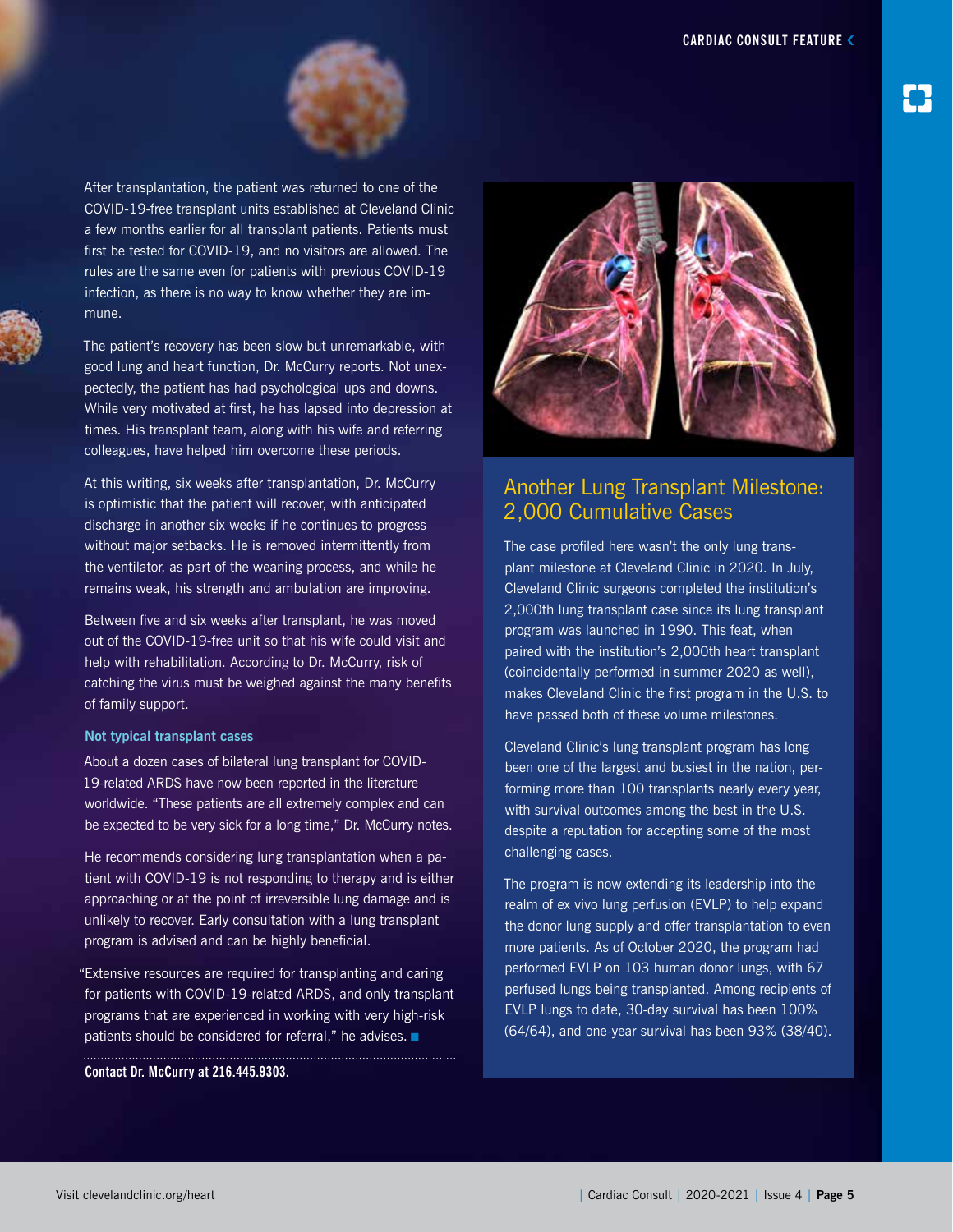## Four Electrophysiology Clinical Trials to Watch

For clinicians interested in emerging developments in electrophysiology, Cleveland Clinic's Section of Cardiac Electrophysiology is a good place to keep an eye on these days. The section's staff are playing lead roles in at least 10 recent or ongoing major clinical trials in various aspects of the subspecialty. This article profiles the essentials of four of those studies.

#### **STOP AF First**

Results of this multicenter randomized trial (NCT03118518) were presented in a late-breaking trials session at the virtual European Society of Cardiology Congress 2020 and published later in the *New England Journal of Medicine*. They showed that initially treating symptomatic paroxysmal atrial fibrillation (AF) with cryoballoon ablation to isolate the pulmonary vein is more effective in maintaining freedom from arrhythmias than anti-arrhythmic drug therapy — and it entails a low risk of complications.

"Improvements in the safety and efficacy of cryoballoon catheter ablation have increased interest in this therapy for AF," says the study's national principal investigator (PI), Oussama Wazni, MD, Section Head of Cardiac Electrophysiology. "This prospective trial provides good evidence that it's a reasonable first-line option."

STOP AF First was prompted by the fact that while there is much supportive data for catheter ablation as second-line therapy for AF, few randomized trials have evaluated it especially cryoballoon catheter ablation — as first-line therapy.

The trial involved 203 patients with symptomatic paroxysmal AF at 24 U.S. sites. Patients were randomized to pulmonary vein isolation with cryoballoon ablation ( $n = 104$ ) or to anti-arrhythmic drug therapy ( $n = 99$ ). All underwent ECG monitoring at baseline and at one, three, six and 12 months. The primary efficacy endpoint was freedom from treatment failure at 12 months, defined as any of the following: acute procedural failure; need for subsequent AF surgery or left atrial ablation; documented AF, atrial tachycardia or atrial flutter after 90 days; cardioversion after 90 days; and class I or III anti-arrhythmic drug use after 90 days (ablation arm only).

Freedom from treatment failure at 12 months was achieved by 75% of patients in the cryoballoon ablation group versus 45% of patients in the anti-arrhythmic drug therapy group  $(P < 0.0001$  for the difference).



Only two patients in the cryoballoon ablation arm had a serious adverse event (one significant pericardial effusion, one myocardial infarction), representing a 1.9% incidence of serious adverse events — significantly lower than the prespecified safety performance goal of < 12% (*P* < 0.0001).

"STOP AF First found that this catheter intervention is safe and effective for symptomatic paroxysmal AF without the requirement that patients be drug-refractory," Dr. Wazni concludes. "If approved for first-line use, it could provide an important therapy option in this setting."

#### **OPTION**

The multicenter OPTION trial (NCT03795298) is investigating whether left atrial appendage (LAA) closure with the Watchman FLX<sup>™</sup> device is a reasonable alternative to oral anticoagulation following percutaneous catheter ablation for high-risk patients with nonvalvular AF.

"We know patients may continue to have some atrial fibrillation following an ablation procedure, and no large prospective trials have assessed the safety of discontinuing oral anticoagulation after an apparently successful ablation," says Walid Saliba, MD, Medical Director of Cleveland Clinic's Atrial Fibrillation Center and Cleveland Clinic's PI for the OPTION trial (Cleveland Clinic's Dr. Wazni serves as overall PI for the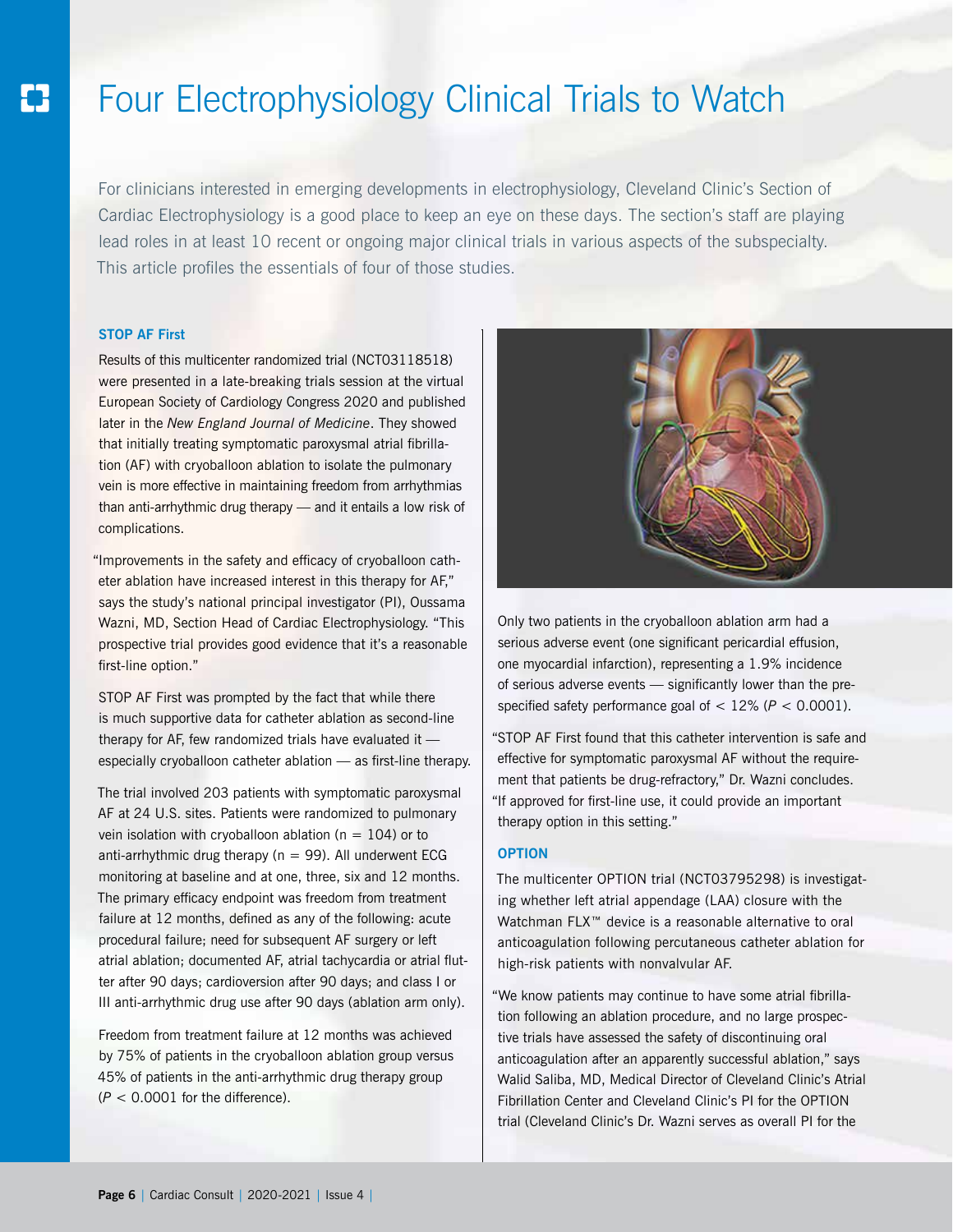multicenter trial). As a result, guidelines recommend that patients continue oral anticoagulation after catheter ablation based on their stroke risk profile.

To determine whether some patients might be liberated from this requirement, the prospective OPTION trial aims to randomize 1,600 patients from 93 centers in the U.S., Europe and Australia to one of two post-ablation management strategies:

- Watchman FLX implantation with a modified post-implant drug regimen
- Standard oral anticoagulation therapy for the duration of the trial

Efficacy will be assessed as a composite of stroke, all-cause death and systemic embolism over 36 months, with nonprocedural bleeding over 36 months serving as the main safety outcome and major bleeding as a secondary outcome. Watchman therapy will be assessed for noninferiority in terms of efficacy and major bleeding and for superiority in terms of nonprocedural bleeding. Study completion is expected by late 2024.

"If the findings are positive," Dr. Saliba says, "this study will expand the indication for LAA closure with Watchman and give high-risk ablation patients the option to discontinue oral anticoagulation by having the device implanted at the time of AF ablation or shortly after."

#### **Parallel Mapping for VT**

Catheter ablation of scar-mediated ventricular tachycardia (VT) is helpful in reducing the frequency of implantable cardioverter defibrillator (ICD) therapies, including ICD shocks. However, the procedure is associated with an unacceptably high recurrence rate ( $\sim$ 30% after 12 months). This is partly due to suboptimal mapping methods for identifying the critical VT sites during sinus rhythm, which often results in insufficient ablation of critical sites and needless ablation of other sites not involved in VT.

The recent international PHYSIO-VT study showed that ventricular mapping during activation from multiple activation directions can enhance the accuracy of mapping and targeting critical VT sites in comparison to standard mapping methods during sinus rhythm. "This method helps reveal additional sites that may be responsible for VT," says PHYSIO-VT lead author Elad Anter, MD, Associate Section Head of Cardiac Electrophysiology and Director of Cleveland Clinic's Ventricular Tachycardia Program.

To build on these findings, Cleveland Clinic recently launched a study, Parallel Mapping for Ventricular Tachycardia

(NCT04477499), that uses a new mapping algorithm that may improve the workflow and efficacy of ventricular mapping during activation from multiple directions. The algorithm, developed by Biosense Webster, allows creation of simultaneous maps during activation from different directions. "This study is a natural progression of the PHYSIO-VT," explains Dr. Anter. "Its goal is to simplify the process of mapping while retaining the highest possible accuracy for identifying critical VT sites that can then be targeted with ablation."

The prospective single-center study will include 30 patients with scar-mediated VT refractory to drug therapy who are referred for catheter ablation. Ablation in these patients will be guided by findings derived from mapping the ventricle from multiple directions. The primary endpoint is freedom from VT recurrence. Secondary outcomes are freedom from ICD shocks as well as reduction in mapping time and ablation time relative to historical controls. Results are expected at the end of 2022.

#### **SyncAV Post-Market Trial**

This large post-marketing study (NCT04100148) is designed to determine whether cardiac resynchronization therapy (CRT) devices programmed with SyncAV software ON have improved long-term CRT response relative to devices programmed with conventional CRT settings (fixed atrioventricular delay).

The prospective multicenter study will enroll 1,400 patients with heart failure who are scheduled to receive a new CRT implant or an upgrade from an existing ICD/pacemaker implant. Two to six weeks after successful implant, patients will be randomized on a 1:1 basis to one of the two programming options above. QRS duration and other rhythm measurements will be collected through 12 months of follow-up.

The primary outcome measure is reduction in left ventricular end systolic volume from baseline to 12 months. Secondary outcomes include the percentage of CRT responders as well as results on the primary and secondary outcomes specifically in female patients. Trial completion is expected in 2023.

The algorithm behind SyncAV was developed at Cleveland Clinic, and Cleveland Clinic electrophysiologist Niraj Varma, MD, PhD, serves as this study's national PI.

"SyncAV takes the concept of 'fusion pacing' to the next level by allowing us to program the patient's pacemaker for the optimal combination of their heart's own natural rhythm with customized pacing support to deliver the greatest possible resynchronization therapy," notes Daniel Cantillon, MD, who serves as the study's local PI at Cleveland Clinic. ■

**Contact Dr. Wazni at 216.444.2131, Dr. Saliba at 216.444.6810, Dr. Anter at 216.444.4293 and Dr. Cantillon at 216.445.9220.**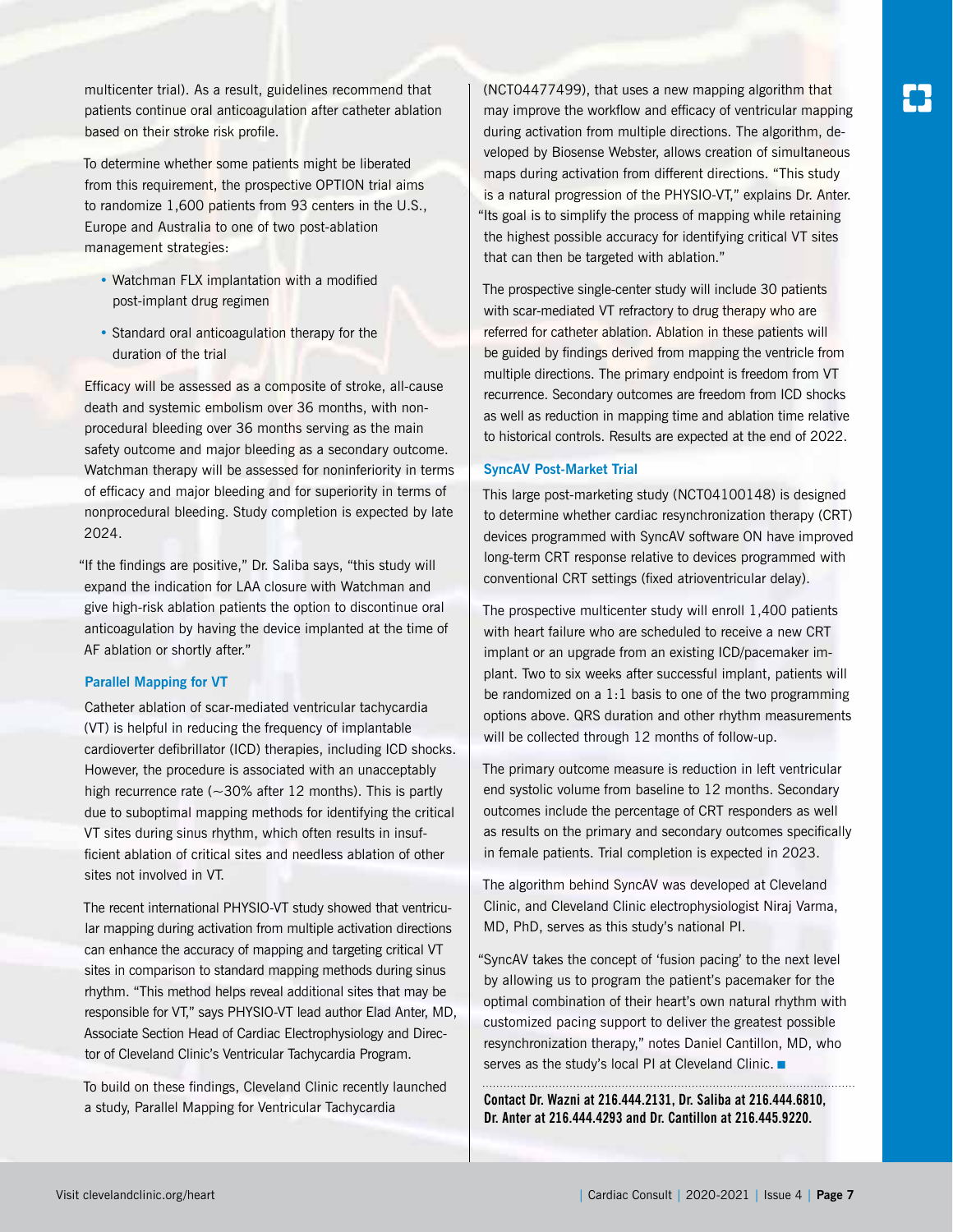## Introducing Robotic Myectomy With Mitral Valve Repair

**A minimally invasive, single-incision approach to two coexisting problems**

Patients with hypertrophic obstructive cardiomyopathy (HOCM) who require myectomy along with mitral valve (MV) repair are being treated at Cleveland Clinic with a new minimally invasive, robotically assisted procedure performed through a single incision.



"Typical candidates need a septal myectomy but also have a prolonged anterior mitral leaflet and an abnormal, hypermobile papillary muscle in addition to the need for mitral valve repair," explains Cleveland Clinic cardiothoracic surgeon Per Wierup, MD, PhD, who led efforts to develop the procedure. "If they have this combination of features, and no contraindications for robotic surgery, they are ideal patients for this approach."

He finds the opportunity to correct two problems through a single incision in a minimally invasive operation highly appealing. "It is a safe alternative to a well-established open heart procedure that allows patients to retain their own valve and leaves them with a septum of normal thickness," he says. "Because the aortic valve is not touched, the potential complications from a transaortic septal myectomy are avoided."

#### **Born of experience**

Dr. Wierup is one of the Cleveland Clinic cardiothoracic surgeons pushing the boundaries of robotically assisted heart surgery. To date, they have performed more than 2,000 robotic MV repairs. This unparalleled experience has enabled them to master the procedure. "Patients who come to us needing mitral valve surgery typically receive a robotic repair," he says.

Cleveland Clinic surgeons also have performed thousands of myectomies, primarily as open heart procedures using a transaortic approach. It was this deep experience in both robotic MV repair and trans-aortic myectomy that led Dr. Wierup and colleagues to consider correcting both defects through a single incision in a robotically assisted procedure.

Following the lead of robot-assisted myectomy pioneer Randolph Chitwood, MD, Dr. Wierup performed the first combined myectomy and MV repair with robotic assistance in September 2019. He has since done two additional procedures, all with excellent outcomes.

"The patients spent one day in the ICU and were discharged after three or four days," Dr. Wierup notes.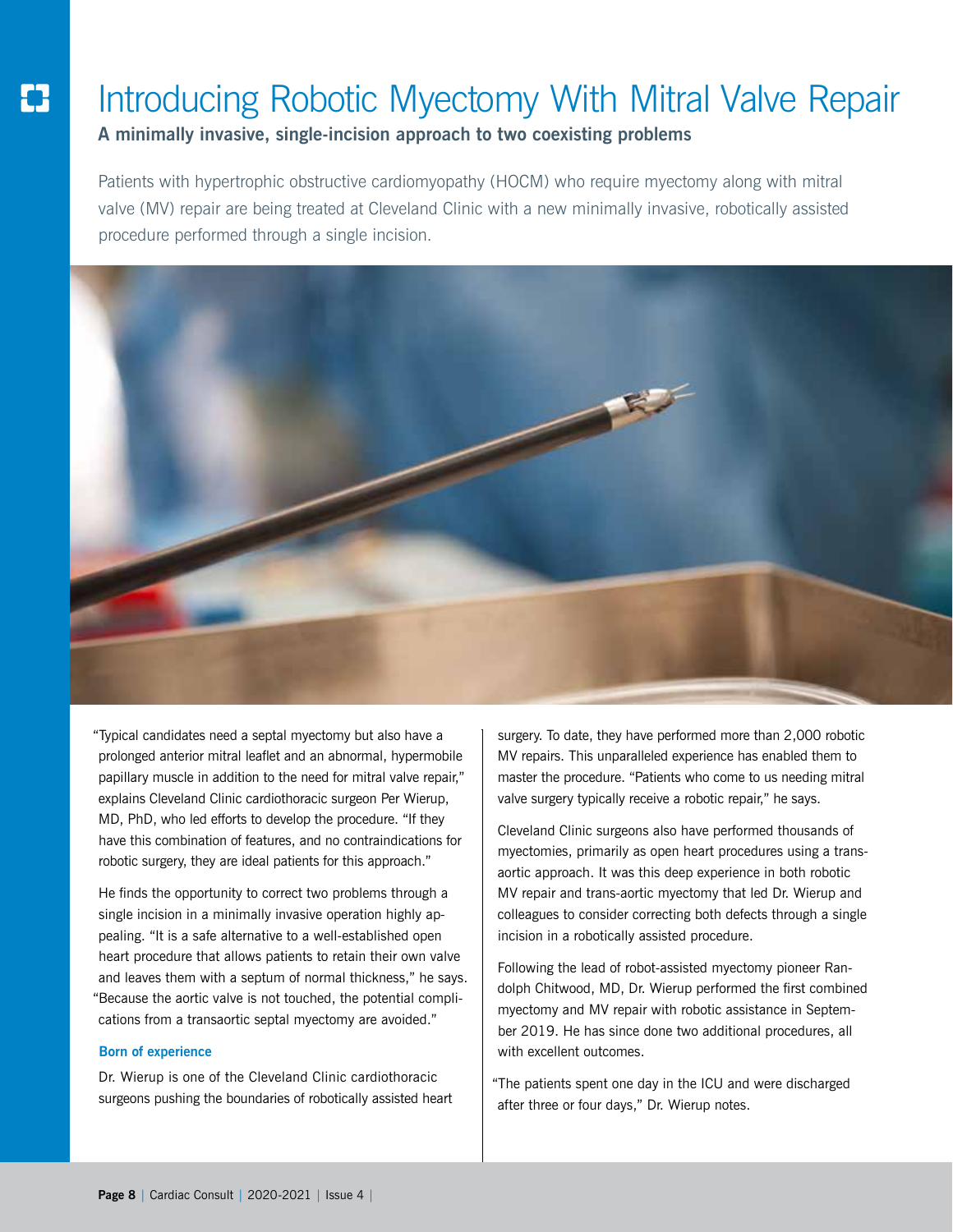#### **Rationale for a new paradigm**

Left ventricular outflow tract obstruction (LVOTO) in HOCM can be aggravated by systolic anterior motion of the anterior MV leaflet. "The anterior leaflet is sucked toward the septum, further obstructing outflow," says Dr. Wierup.

Combining septal myectomy with reorientation of the papillary muscles can decrease LVOTO. However, the surgery typically requires a full sternotomy for the myectomy. The heart must then be opened in a second location to repair the MV.

The new robotically assisted approach was designed to simplify this operation. Dr. Wierup and colleagues detail the surgical approach in a recent article in the *Journal of Cardiac Surgery* (2020;35:3120-3124), which includes the illustrations in the figure at right. "We can see the valve and septum exceedingly well," he says. "The visualization is fantastic."

#### **A holistic approach**

At Cleveland Clinic, HOCM patients with severe septal hypertrophy continue to undergo septal myectomy performed through a median sternotomy. When the primary problem is MV disease and the patient also has HOCM, they are treated with the minimally invasive robotic approach.

"This gives us two options," Dr. Wierup says. "Many other institutions that do surgery for HOCM believe only the muscle should be cut out. From this standpoint, we are alone in taking a holistic approach."

That may change, however, as demand for minimally invasive procedures continues to grow. Yet Dr. Wierup cautions that familiarity with robotic technique is not sufficient for success in robotic myectomy with MV repair; extensive experience in myectomies is also needed.

"These are tricky problems, because fixing one problem can make the other worse," he explains. "You have to find a good balance, which takes experience-based judgment in addition to the foundational technical ability."

"This is a much-needed development in the management of hypertrophic obstructive cardiomyopathy, especially since many such patients tend to be younger and would like to return to work sooner and have a less-visible chest scar," notes Milind Desai, MD, Director of Cleveland Clinic's Hypertrophic Cardiomyopathy Center. "With the emergence of novel noninvasive therapies, we are entering an exciting phase of management of these patients." ■

**Contact Dr. Wierup at 216.445.1652 and Dr. Desai at 216.445.5250.**





**Figure.** Illustrations before (top) and after (bottom) robotic myectomy with mitral valve repair. The top panel shows HOCM and systolic anterior motion from anterior papillary muscle, with the dashed line indicating the planned resection line. The bottom panel shows postoperative reorientation of the papillary muscle heads. Reprinted from Kumar et al., *J Cardiac Surg.* (2020;35:3120-3124). © 2020 Cleveland Clinic Foundation.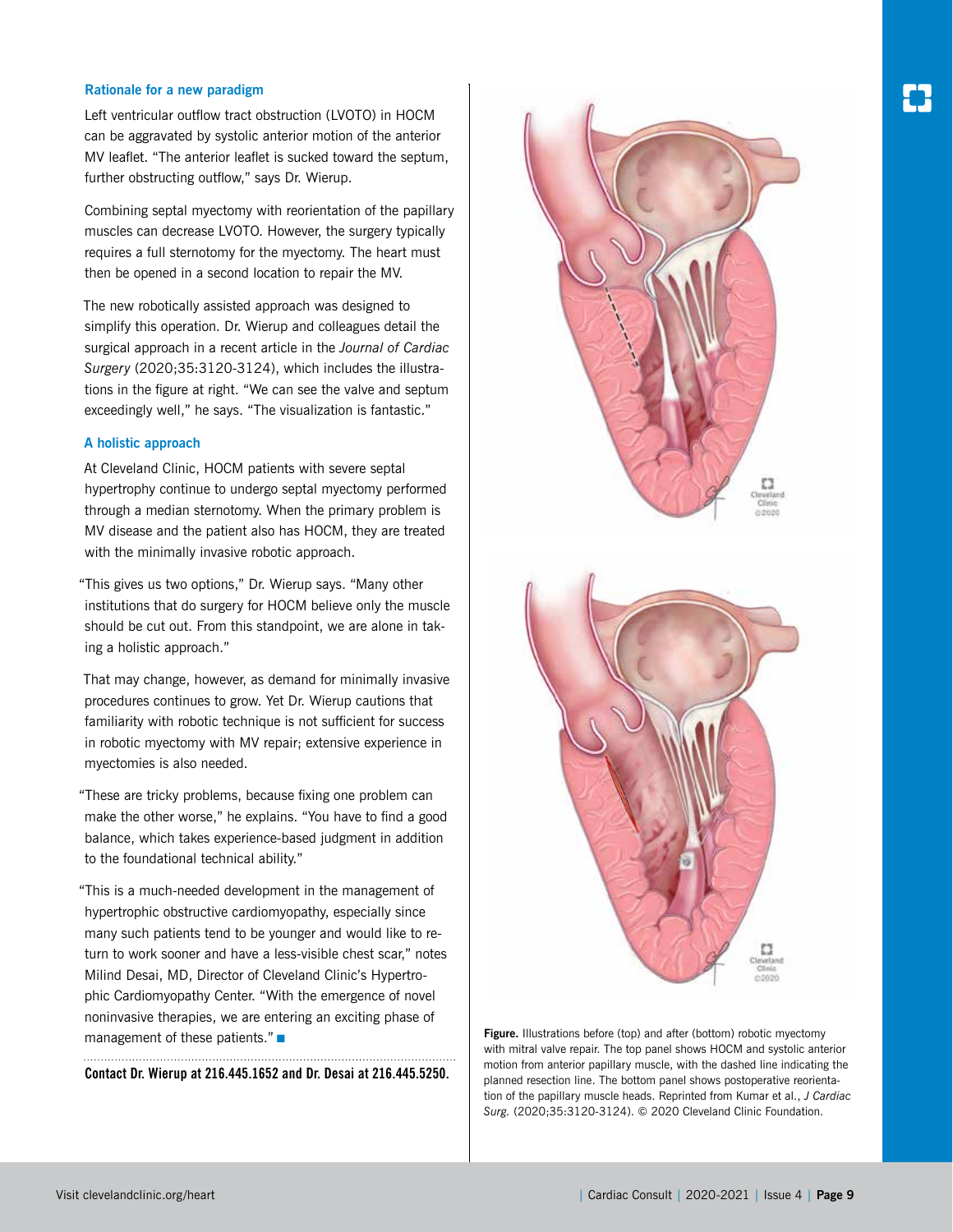## New Head of Vascular Medicine Looks to Enhance Collaborative Caregiving

**Scott Cameron, MD, PhD**, has been named to lead Cleveland Clinic's Section of Vascular Medicine, the largest vascular medicine program in the U.S.



"This is an exciting time to head up this program," says Dr. Cameron. "We have a critical mass of experienced veterans and young talent. Our training program is one of the nation's largest, and we hope to make it even larger. Overall, my goal is to make this a hot spot for patients, fellows and referring physicians from around the world."

#### **Path to Cleveland Clinic**

Born in Scotland, Dr. Cameron studied pharmacology at the University of Edinburgh and came to the U.S. two decades ago with "two thousand dollars, two suitcases and a one-way ticket."

He earned a doctorate in pharmacology at the University of Rochester and trained as a fellow in clinical chemistry at Johns Hopkins Hospital. He went on to take a medical degree at SUNY Upstate Medical University, did an internal medicine residency at New York Presbyterian Hospital, and completed a five-year clinical and research fellowship in cardiology and vascular medicine at the University of Rochester. His investigative interest in blood vessel disease deepened at every stage of his education and training.

"Most of my research was vascular in nature, so cardiovascular disease was a natural fit," he explains. "I gained subspecialty certification in vascular medicine and vascular ultrasound as well as cardiovascular disease to better align my clinical work and research interests."

Dr. Cameron joined Cleveland Clinic in 2019 and was tapped to lead the Section of Vascular Medicine in mid-2020 upon the retirement of longtime section head John Bartholomew, MD. He is eager to collaborate with colleagues in the institution's

Miller Family Heart, Vascular & Thoracic Institute and beyond. As a cardiologist himself, he believes cardiology and other specialties benefit from greater familiarity with vascular medicine. "About one-third of patients with coronary artery disease also have overt or occult peripheral vascular disease that may be easily overlooked," he notes. "Vascular medicine specialists are trained to recognize subtle manifestations of vascular disease in unusual clinical contexts, including conditions that present as mystery diseases."

"With Dr. Cameron's leadership, our talented and accomplished group of vascular medicine specialists will reach new heights in the clinical and academic arenas," says Samir Kapadia, MD, Chair of Cardiovascular Medicine.

#### **Broad research interests**

A prolific researcher, Dr. Cameron has focused his investigations on blood platelets, their changeable phenotypes and their effect on the vascular environment. He and his team found that platelets change their phenotype in diseases such as heart attack and peripheral artery disease. These "reprogrammed" platelets do not respond as predicted to medications, which may account for the heterogeneity of patient response to anticoagulants and anti-thrombotics.

The Cameron team helped establish that platelets are like circulating messengers, carrying information back and forth between blood vessels and organs. "A major goal of my research is to understand the process of platelet reprogramming and identify additional proteins on platelets that could be targets for new medications," he says, adding that the ultimate objective is more-personalized treatment for vascular disease.

Aortic aneurysms are another of his interests. Working with cardiothoracic and vascular surgery colleagues, he has learned that aneurysms and platelets react to one another in a kind of loop that contributes to blood vessel remodeling. They've also identified a platelet receptor that could be a druggable target in patients with aneurysms. "The potential impact of this project is broad and involves classical biochemistry, pharmacology, molecular genetics and physiology, as well as advanced imaging modalities," he concludes. ■

**Contact Dr. Cameron at 216.444.1680.**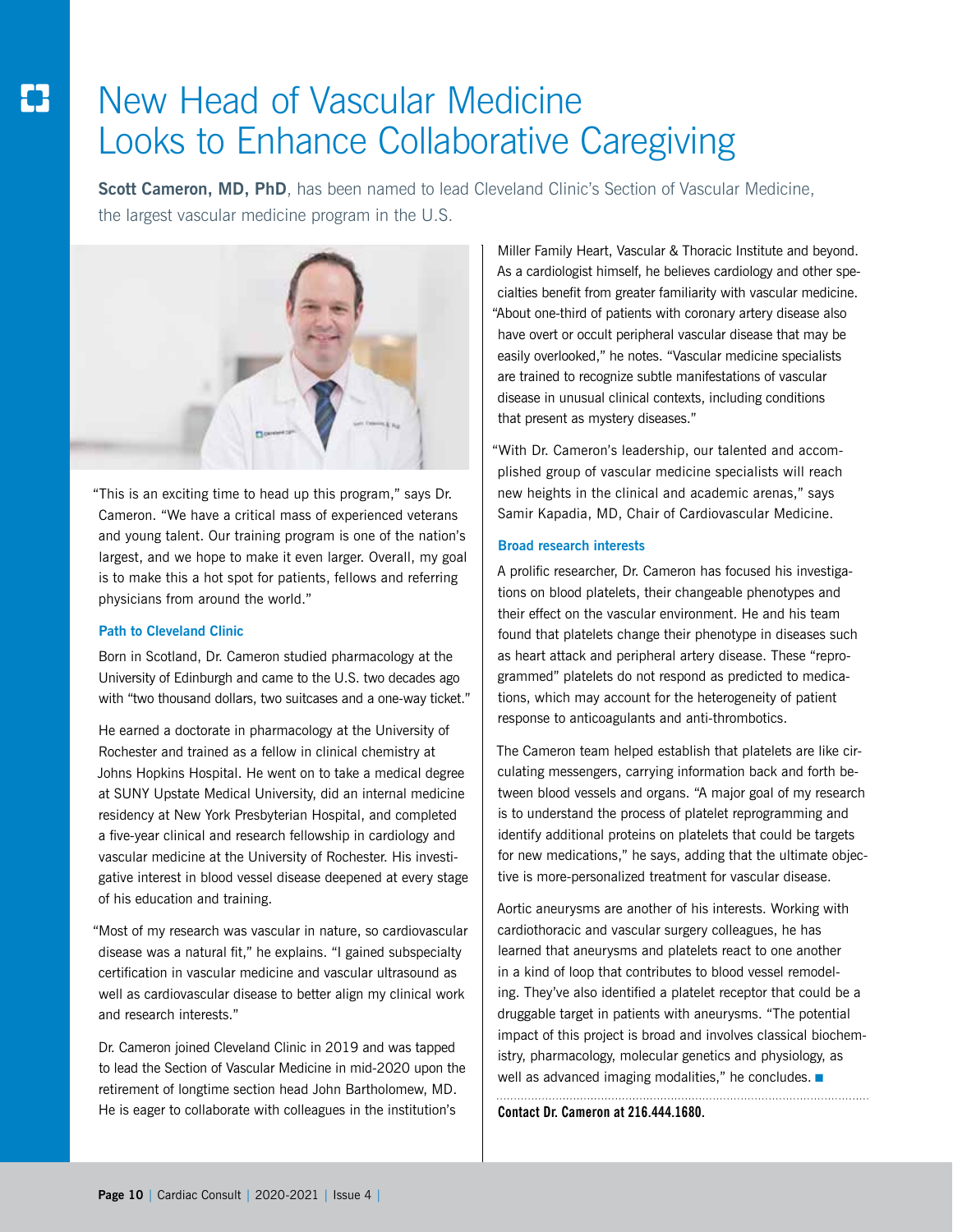

Roots of the Pivotal Endovascular Procedure Reach Back to Cleveland Clinic

› EVAR pioneer **Dr. Juan Parodi** surveys the past and future of a revolutionary procedure.



hirty years ago, vascular surgeon Juan Parodi, MD, set in motion what has since been recognized as an endovascular revolution in the treatment of abdominal aortic aneurysms.

On Sept. 7, 1990, Dr. Parodi teamed with vascular radiologist Julio Palmaz, MD, to perform the world's first successful endovascular aneu-

THE STREET ( rysm repair (EVAR). The minimally invasive procedure was done under local anesthesia in a 70-year-old man with severe back pain associated with a 6-cm abdominal aortic aneurysm. It involved placement of a graft designed by Dr. Parodi that consisted of expandable ends, an extra-large Palmaz stent, a Teflon sheath with valve, a wire and a valvuloplasty balloon. The patient fared well, surviving for nine years after the procedure before dying from cancer.

#### **An idea spawned in Cleveland**

While this historic first EVAR took place in Dr. Parodi's native Argentina, the procedure's roots can be traced back to Cleveland Clinic, where Dr. Parodi first conceived of the technique during his vascular surgery training at the institution in the mid-1970s.

Following poor outcomes from two abdominal aortic aneurysm open repairs on a single day, the young Dr. Parodi floated an alternate approach with his Cleveland Clinic vascular surgeon mentors, Alfred Humphries, MD, and Edwin Beven, MD. He suggested that it might make sense to try performing the Seldinger technique with a larger catheter and introduce a compressed graft and metal component in lieu of the suture, thereby accomplishing the repair transfemorally.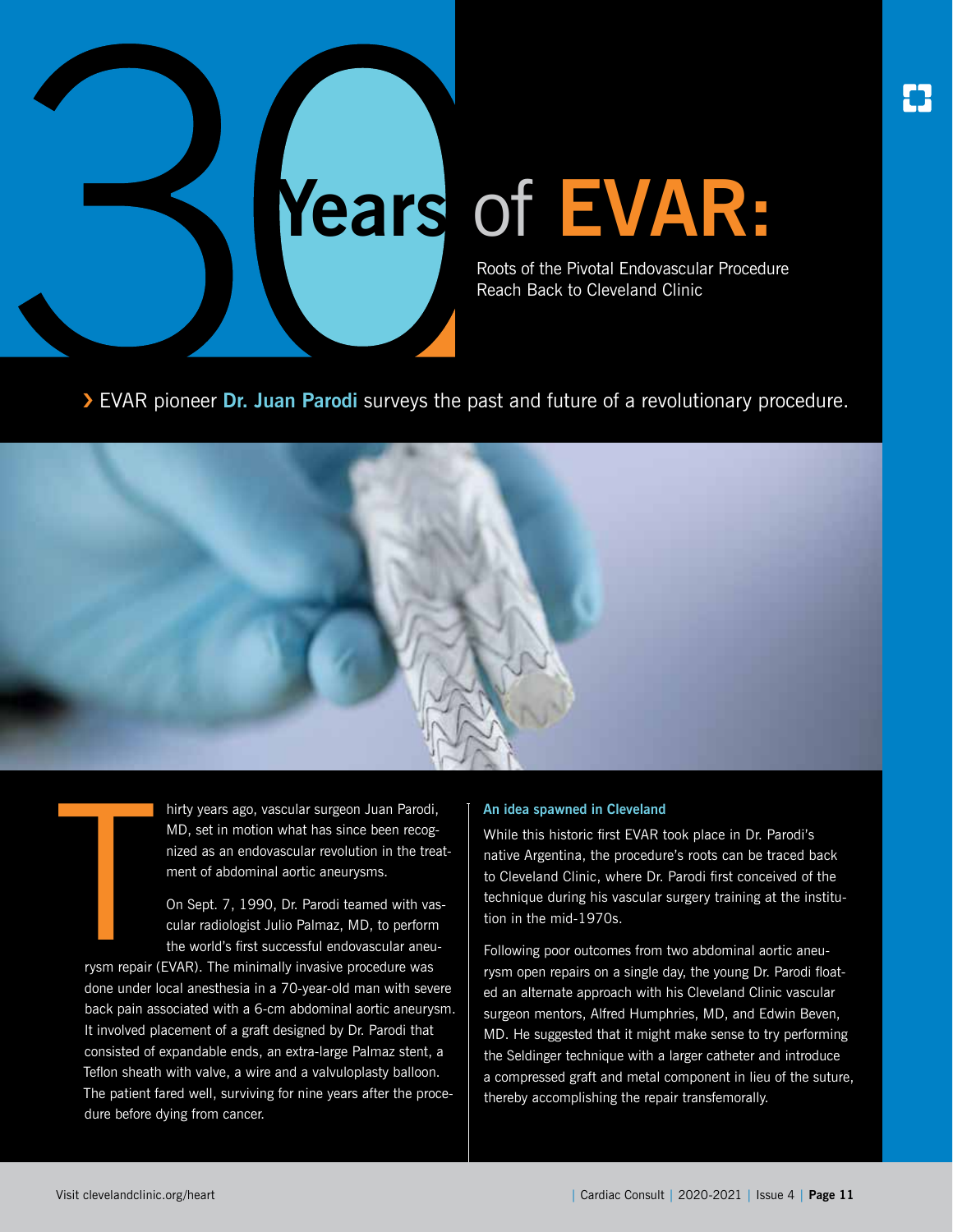

**EVAR** in Cleveland Clinic's Department of Vascular Surgery Today

**0%** Mortality for elective EVAR **in 2019 (N = 131)**

**4.3%** Mortality for emergency **EVAR in 2019 (N =23)**

"My idea was to exclude the aneurysm from the circulation and prevent rupture," Dr. Parodi explains. "I thought we could use a fabric graft and metal components to affix and seal the elements in place using an endovascular retrograde access. The goal was an endoluminal technique for a less invasive and morbid procedure that was equally effective as open aneurysm repair."

He began his early experimental work, including engineering the first prototypes with elastic stainless steel wires, at Cleveland Clinic in 1976, and then continued developing the concept back home in Argentina. He met his collaborator Dr. Palmaz, a fellow Argentinian, in the 1980s and began using a redesigned version of his Palmaz stent in animals, eventually leading to the first human case in September 1990. All his work up to that point was done without external funding support.

Dr. Parodi notes that on the same day as the first EVAR case, his team performed an open aneurysm repair in another patient. When the team checked on the two patients after dinner, the EVAR patient was having dinner while the other patient was still intubated. "That was a strong signal that we were likely on the right track," Dr. Parodi says.

#### **Refinements and widespread adoption**

As Dr. Parodi performed additional EVAR cases in the following months, he began to observe leaks in the distal part of the grafts if the distal aortic neck was too short. His team experimented with graft redesigns and eventually proceeded with an aorto-uni-iliac graft in 1991 that initially occluded the contralateral limb with a detachable balloon and later with a covered stent.

Further refinements followed in response to various challenges that arose, such as creation of a temporary Dacron graft conduit in cases with a narrow external iliac artery or performance of anastomosis between the external iliac artery and the hypogastric artery in the setting of an iliac aneurysm with an endangered internal iliac artery.

Soon Dr. Parodi began sharing his EVAR technique with colleagues around the world, starting with the landmark publication of his team's first five cases in *Annals of Vascular Surgery* (1991;5:491-499). Notably, the fourth of these initial five cases involved successful treatment of an infrarenal aortic dissection, representing the first of countless aortic dissections subsequently treated with endografts.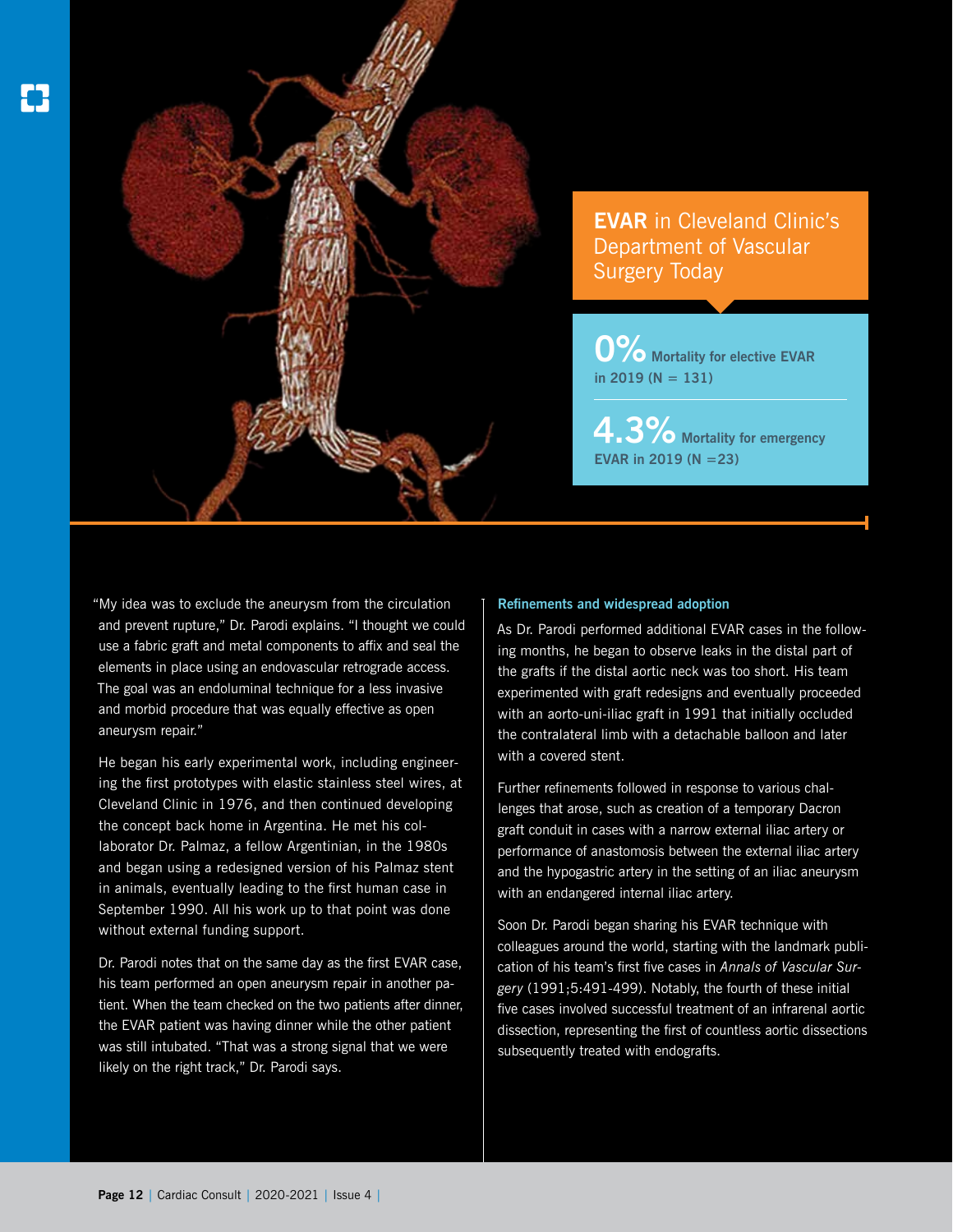In 1992, Dr. Parodi introduced the EVAR technique to vascular surgeons in Europe and the United States. Subsequent uptake of the procedure was swift, with technological advancements in devices for endovascular repair following in short order. As a result, approximately 80% of abdominal aortic aneurysms today are treated with an endovascular approach, and the cumulative worldwide total of EVAR cases surpassed 1 million in 2019.

The evolution of EVAR in the early 2000s was driven at Cleveland Clinic by the late Roy Greenberg, MD, a vascular surgeon who helped develop thoracic, thoracoabdominal and arch branched and fenestrated grafts. Today's stent grafts fabric tubes supported by a wire scaffold — are guided to the aneurysm site and deployed to seal off the aneurysmal aorta segment, with the graft relining the aorta like an inner tube.

In tandem with this expansion and refinement of EVAR, the annual number of deaths from intact and ruptured aneurysms has steadily decreased in the developed world. Likewise, EVAR helped accelerate the adoption of endovascular strategies by vascular surgeons. This led to the use of endovascular strategies for every area of vascular disease, from the carotid arteries in the neck to the renal and mesenteric arteries in the abdomen and the arteries of the entire lower extremity.



#### **EVAR's evolution continues**

"We are excited to continue the legacy of innovation that Dr. Parodi started and our own Dr. Greenberg built upon together with our outstanding aorta team of innovators," says Lars Svensson, MD, PhD, Chair of Cleveland Clinic's Miller Family Heart, Vascular & Thoracic Institute.

"Our cardiothoracic and vascular teams continue to lead in endovascular trials evaluating new devices for the entire aorta, from the ascending to the aortic arch to the thoracoabdominal segment," adds Sean Lyden, MD, Chair of Vascular Surgery at Cleveland Clinic.

At the same time, Dr. Lyden and his colleagues have also seen how the inappropriate use of these novel devices and techniques can sometimes lead to repair failure. In those cases, cardiac and vascular surgeons work collaboratively across the Heart, Vascular & Thoracic Institute to treat complex failures, often using combined open and endovascular approaches. "Endovascular device failure, whether in the thoracic or the abdominal aorta, often results in a condition requiring advanced endovascular techniques or open aortic replacement," says Cleveland Clinic vascular surgeon Francis Caputo, MD. "This is best handled by a multidisciplinary team of aortic experts working to achieve the best outcomes for patients tailored to their specific condition."

Meanwhile, surgical teams continue to innovate hybrid approaches to achieve durable results. An example pioneered at Cleveland Clinic is the frozen elephant trunk procedure for high-risk patients with extensive aortic disease. "We embraced endovascular technology early in its development, with the perspective that it complements what we do with conventional surgical techniques instead of seeing it as competitive," says Eric Roselli, MD, Chief of Adult Cardiac Surgery at Cleveland Clinic. "Consistent with our patientsfirst, collaborative approach to care, we have learned how to tailor the various open and endovascular strategies to each patient with a cardio-aortic condition in a hybrid way to provide the best treatment option." ■

**Contact Dr. Svensson at 216.444.6962, Dr. Lyden at 216.444.3581, Dr. Caputo at 216.445.9580 and Dr. Roselli at 216.444.0995.**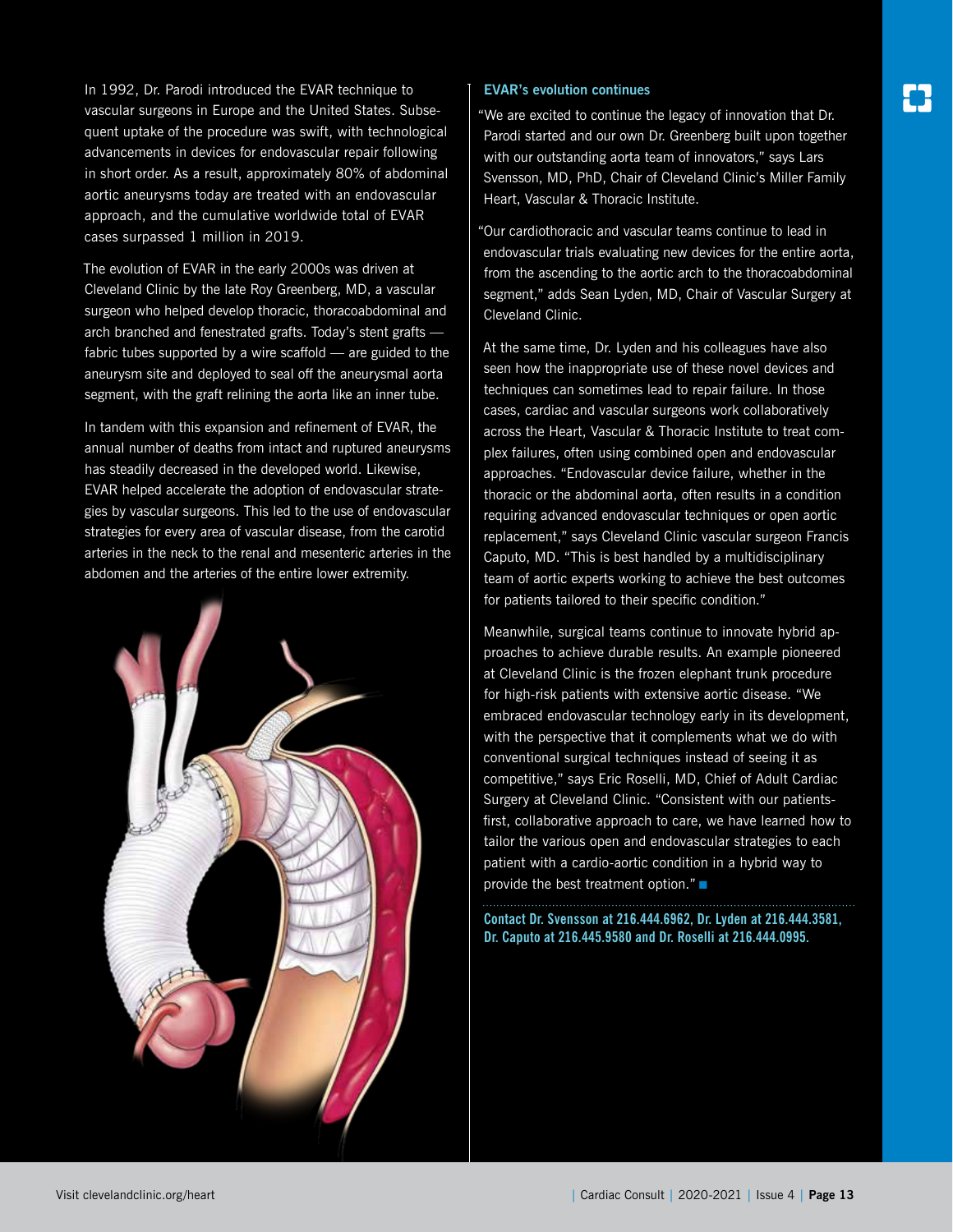#### **How we helped an alliance partner restructure their meetings with a constructive focus on quality**

When Deborah Heart and Lung Center in Browns Mills, New Jersey, began its alliance relationship with Cleveland Clinic's Miller Family Heart, Vascular & Thoracic Institute in August 2019, its aim was to further enhance a well-established tradition of superior caregiving. As a hospital focusing on cardiac, vascular and lung disease, Deborah had a long history of service to its community in the Delaware Valley region of Southern New Jersey. That history was centered on a proud embrace of continuous improvement methods and investigating better ways of providing top-quality patient care and outstanding clinical outcomes.

The center's leadership viewed the alliance relationship with Cleveland Clinic as an opportunity to expand the value of Deborah's services through sharing of clinical best practices to maximize the quality and efficiency of care delivery. "My top priority was to refine quality improvement structures, processes and protocols across all departments of our center," says Kintur Sanghvi, MD, Associate Medical Director of Interventional Cardiology and Endovascular Medicine at Deborah Heart and Lung Center and medical director of its alliance with Cleveland Clinic.

#### **Initial focus on interventional cardiology M&Ms**

Not long after the alliance relationship was established, Dr. Sanghvi began working with Cleveland Clinic Heart and Vascular Advisory Services to evaluate the morbidity and mortality (M&M) conferences of Deborah's interventional cardiology team to identify potential opportunities for improvement.

Although the structure and processes of M&M conferences vary among institutions, well-run conferences serve the dual purposes of identifying system or process issues that could compromise optimal care delivery while also providing an educational forum where errors in care delivery can be openly discussed in a nonpunitive fashion, with the purpose of modifying behaviors or processes to prevent repetition of the error.

#### **Insights from the evolution of Cleveland Clinic's M&Ms**

Early in his interactions with Cleveland Clinic, Dr. Sanghvi grew interested in what he learned about the evolution in the approach and structure of Cleveland Clinic's interventional cardiology M&M conferences over time. As a result of this evolution, cases at Cleveland Clinic conferences now are presented by physicians in training to an audience of peers that includes physician instructors. After the case presentation, a group discussion is held with questions, peer comments and teaching points derived from a review of current literature. Participants usually include all individuals involved in the patient's care in the catheterization lab as well as some involved prior to and after care in the cath lab, such as emergency

#### medical services personnel and emergency department, ICU and floor care providers.

The resulting open discussions among this diverse and inclusive group yield several benefits:

- Widespread understanding of both the benefits and the limitations of care provided in a cath lab
- Opportunities for critical appraisal of hospital policy and care paths in the care delivery process as relevant to a particular case
- Opportunities for development of action plans to implement changes to improve care quality and the efficiency of delivery

#### **One-to-one collaboration with physician leaders**

As Dr. Sanghvi learned more about this Cleveland Clinic approach, he directly engaged two physician leaders from Cleveland Clinic Heart and Vascular Advisory Services — interventional cardiologist Christopher Bajzer, MD, and cardiac surgeon Edward Soltesz, MD, MPH — to better understand the structure of Cleveland Clinic's M&M conferences and the philosophy behind it. The collaboration included a virtual meeting in May 2020 in which the Cleveland Clinic physicians detailed how their teams approach M&M conference case selection and discussion format. They also shared with Dr. Sanghvi formal morbidity and mortality guidelines for interventional cardiology as well as Cleveland Clinic's specific case review forms and relevant dashboards used for M&M conferences.

These exchanges prompted Dr. Sanghvi to lead an effort to restructure and improve Deborah Heart and Lung Center's M&M conferences, starting with those for interventional cardiology.

#### **Key changes made**

Prior to the input from Cleveland Clinic, Deborah's M&M conferences were limited to evaluation of cases with mortality or severe morbidity, and discussions involved cases and images only, without an overview of quality issues or metrics.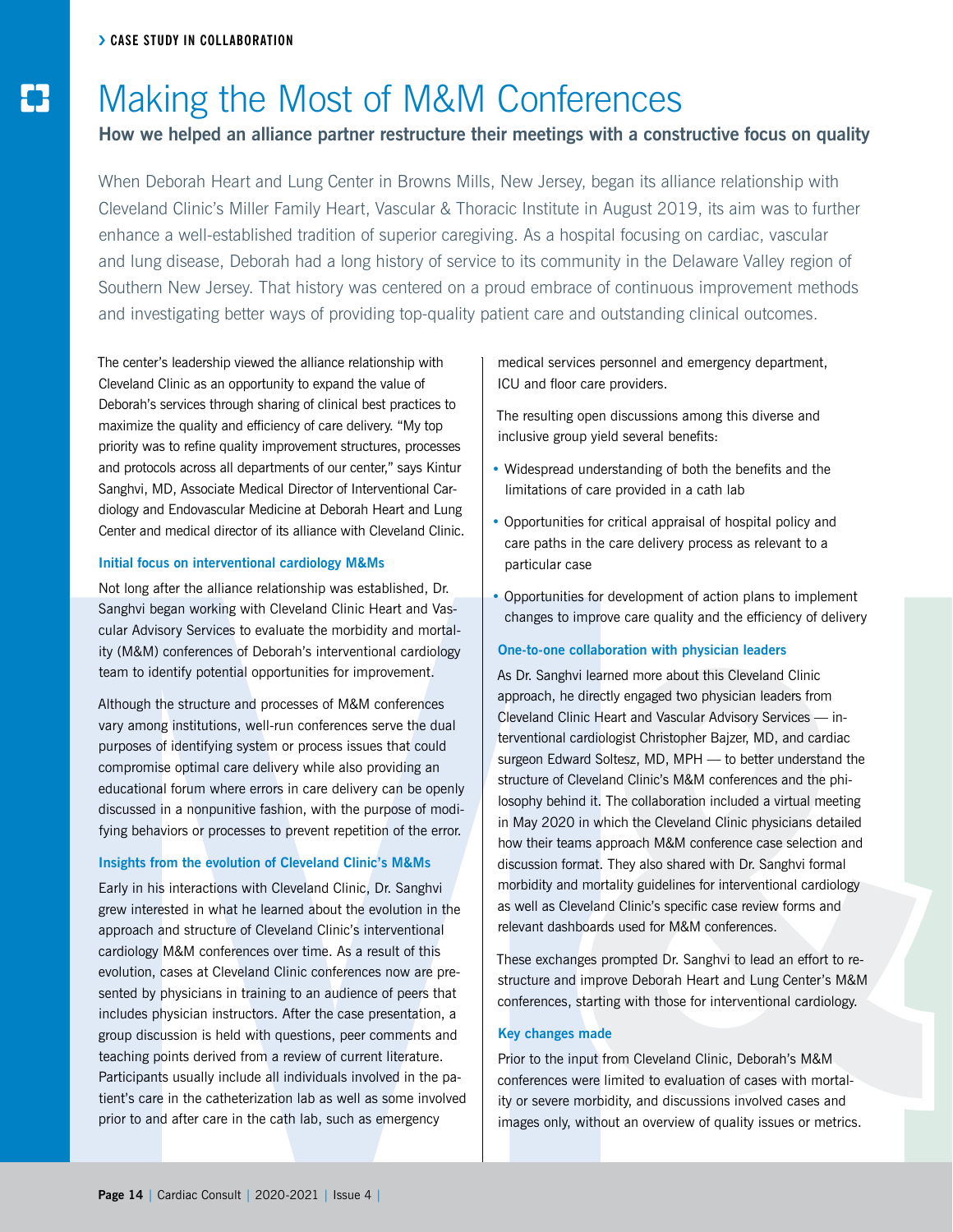In the past few months, Deborah's interventional cardiology section has incorporated in its M&M conferences a number of the quality improvement processes shared by Cleveland Clinic. For conferences from August 2020 onward, these revisions have included the use of adapted versions of Cleveland Clinic's dashboard and case review forms tailored to Deborah's specific needs.

Key process changes to the interventional cardiology M&M conferences include:

- Institution of a consistent and organized structure for all conferences, which has been applied to M&M conferences in all departments across the organization.
- Use of a dashboard and incorporation of National Cardiovascular Data Registry metrics to explicitly promote quality improvement through objective quantification of outcomes and improvements.
- A new standard process whereby the physician involved in a case completes the newly introduced case review form and presents the case, after which a constructive group discussion follows to identify opportunities for improvement and provide general education for the group. Previously, M&M cases had been peer-reviewed, which could sometimes seem punitive and make physicians feel defensive.

#### **Engagement is already up – with goal to improve quality metrics**

While the changes are too recent to have yet impacted quality metrics, they have already succeeded in increasing attendance and improving participation in M&M conferences among Deborah physicians.

"The Cleveland Clinic team has been exceptional in their continuous quality improvement processes, and they did not hold anything back," observes Dr. Sanghvi. "Multiple physician and administrative leaders shared their wealth of knowledge and experience in one-to-one calls that have helped us customize processes to our needs and implement constructive changes with unprecedented speed."

"This specific collaboration is just one of many benefits arising from our alliance relationship with Deborah Heart and Lung Center," notes Dr. Bajzer of Cleveland Clinic. "We were able to share some of our structure and process around M&M conferences to improve the value of their team's time spent in terms of continuing education as well as feedback on hospital process and policy and individual practice patterns. We expect these changes to result in even more consistent delivery of high-quality care, which will likely be demonstrated over time in publicly reported quality metrics and benchmarks."

"One of the big advantages of our alliance with Cleveland Clinic is the ability to collaborate with their staff on opportunities to improve every dimension of care," adds Joseph Chirichella, President and CEO of Deborah Heart and Lung Center. "In a highly competitive environment, improvements in care, process and cost are compatible with delivering value to patients and payors." ■

**For information on affiliation and alliance opportunities with Cleveland Clinic's Heart, Vascular & Thoracic Institute, email Amanda Lesesky at leseska@ccf.org.**

#### Cleveland Clinic Heart and Vascular Advisory Services at a glance

#### **Collaborative relationships offered**

- Advisory services: > 60 assessments completed for health systems, hospitals, physician practices and outpatient offices
- Affiliations and alliances: 14 affiliate or alliance relationships as of autumn 2020

#### **History and scope**

- Established 2003
- Provider-based advisory services driven by Cleveland Clinic Heart, Vascular & Thoracic Institute (HVTI) physicians, supported by a team with multidisciplinary expertise
- **>** 20-member core team: HVTI physician leaders + dedicated full-time administrators, clinical consultants, continuous improvement specialists, quality analysts, project managers
- › All HVTI physicians and surgeons support the core team

Optimizing clinical quality & operational efficiency | Strategy development & enhancement | Resource allocation | Development of existing programs & expansion of services | Advice & education on patient care, strategic planning & clinical innovation

#### **To learn more**

Contact Amanda Lesesky, Director, Outreach Programs, **leseska@ccf.org**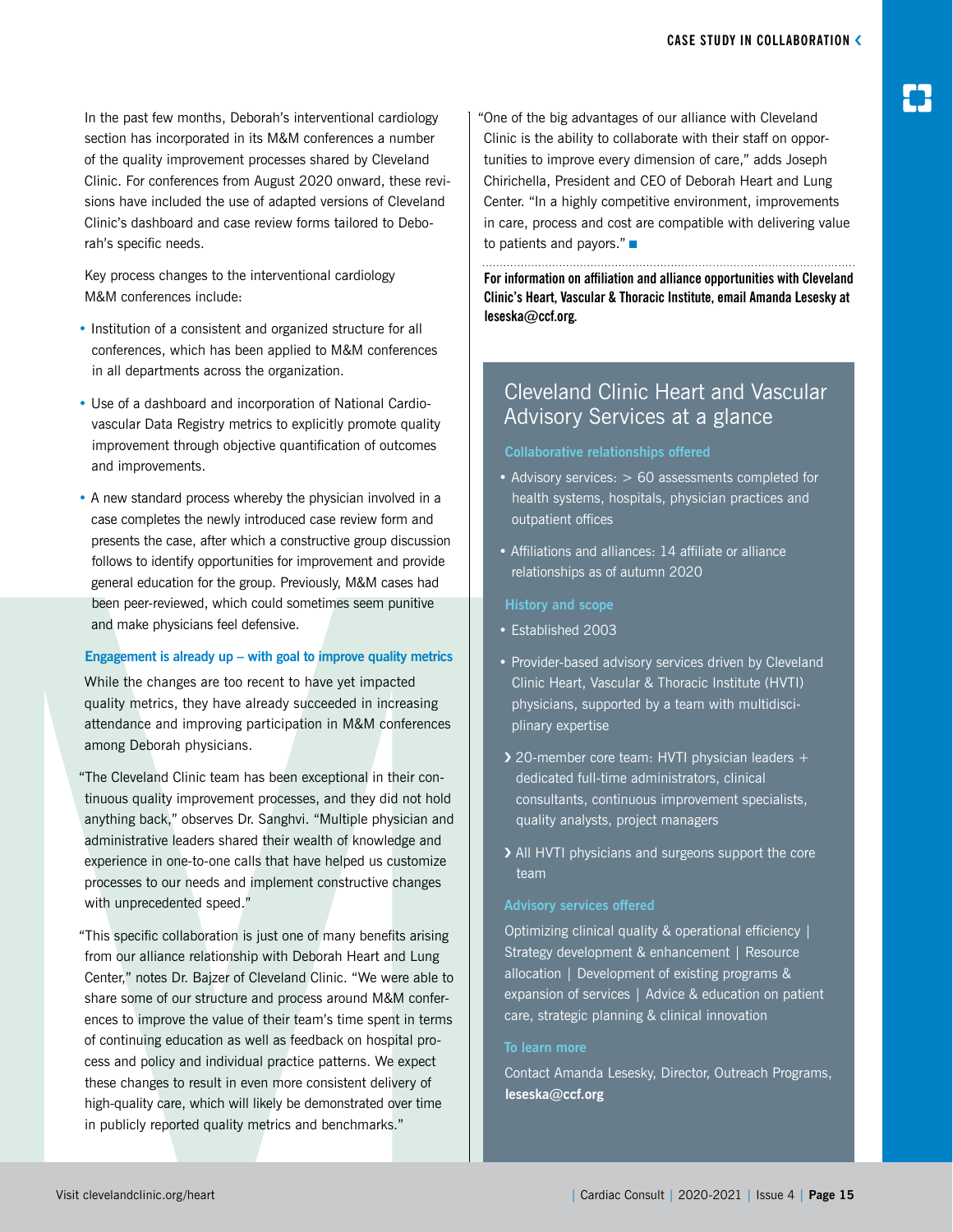## Stroke and Cardiac Procedures:

#### **New Guidance to Avert a Dreaded Surgical Complication, Clearer Answers on Risk in TAVR**

How much do patients undergoing cardiac surgery fear stroke? A large survey of coronary artery bypass surgery patients (*Open Heart*. 2018;5:e000911) found that respondents ranked freedom from stroke as their most important disability-related outcome priority, ahead of staying alive for as long as possible and avoiding hospitalization and nursing homes. Patients undergoing transcatheter aortic valve replacement (TAVR) have similar reason to dread stroke, as 30-day mortality among TAVR patients who suffer a stroke is roughly 15%. Survivors of a TAVR-related stroke don't fare well, either: 70% are discharged to a nursing home, and 44% suffer moderate to severe permanent disability.

At the same time, concerns over the risk of perioperative and periprocedural stroke have prompted at least two constructive recent developments. One is the publication of the first comprehensive collection of measures for reducing perioperative stroke risk in cardiothoracic surgery, issued as an American Heart Association (AHA) scientific statement. The other is a growing number of clinical trials evaluating embolic protection during TAVR. Cleveland Clinic clinician-researchers have been involved in both developments, which we profile here.

#### AHA statement on perioperative stroke risk reduction

The AHA scientific statement on reducing the risk of perioperative stroke was developed by a multidisciplinary panel of experts and published online in *Circulation* (2020;142:e193-e209). "The main message is that in perioperative care you want to avoid stroke and act on it quickly if it happens," says Cleveland Clinic cardiothoracic surgeon Faisal Bakaeen, MD, who served on the writing group for the statement, which addresses cardiac and proximal thoracic aorta procedures in adults.

The document emphasizes the multiple contributors to stroke risk in this setting and the need for multifaceted strategies to mitigate the risk and consequences of stroke. "The pathogenesis of perioperative stroke is multifactorial," notes Dr. Bakaeen, "but having information on its mechanisms, diagnosis and treatment can minimize the stroke risk for an individual patient and improve the outcome if a stroke should occur."

#### **Scope of the statement**

A key focus of the statement is identification of high-risk patients and methods of assessing risk. "The preoperative workup should include assessment of the aorta with CT, taking a history of cerebrovascular disease and doing a physical exam for possible neurologic symptoms," says Dr. Bakaeen. Discussion is then devoted to considerations in intraoperative management to prevent stroke, including:

- The value of intraoperative neuromonitoring during aorta surgery
- Assessment of the ascending aorta with epiaortic ultrasound in high-risk cases to optimize cannula and clamp placement
- The no-touch, off-pump technique
- Use of various tools to minimize manipulation of a diseased aorta
- Intraoperative blood pressure management
- Left atrial appendage closure and ablation to reduce atrial fibrillation
- Blood transfusion strategies

A final section addresses diagnosis and treatment of perioperative stroke, including clinical and radiographic evaluation and strategies for medical, endovascular and surgical management.

"With mortality for cardiac and cardio-aortic surgery continuing to improve, it is increasingly important that we expand our focus from not only extending lives but to optimizing patients' quality of life," observes Eric Roselli, MD, Chief of Adult Cardiac Surgery at Cleveland Clinic. "The authors of this statement provide practical recommendations based on literature review to minimize risk and improve rescue from intraoperative and perioperative stroke."

#### **Multidisciplinary expertise is essential**

Because intraoperative strokes become apparent when patients awaken from anesthesia, it's critical that a multidisciplinary team be available for immediate action, if required. For this reason, the AHA statement's writing panel comprised representa-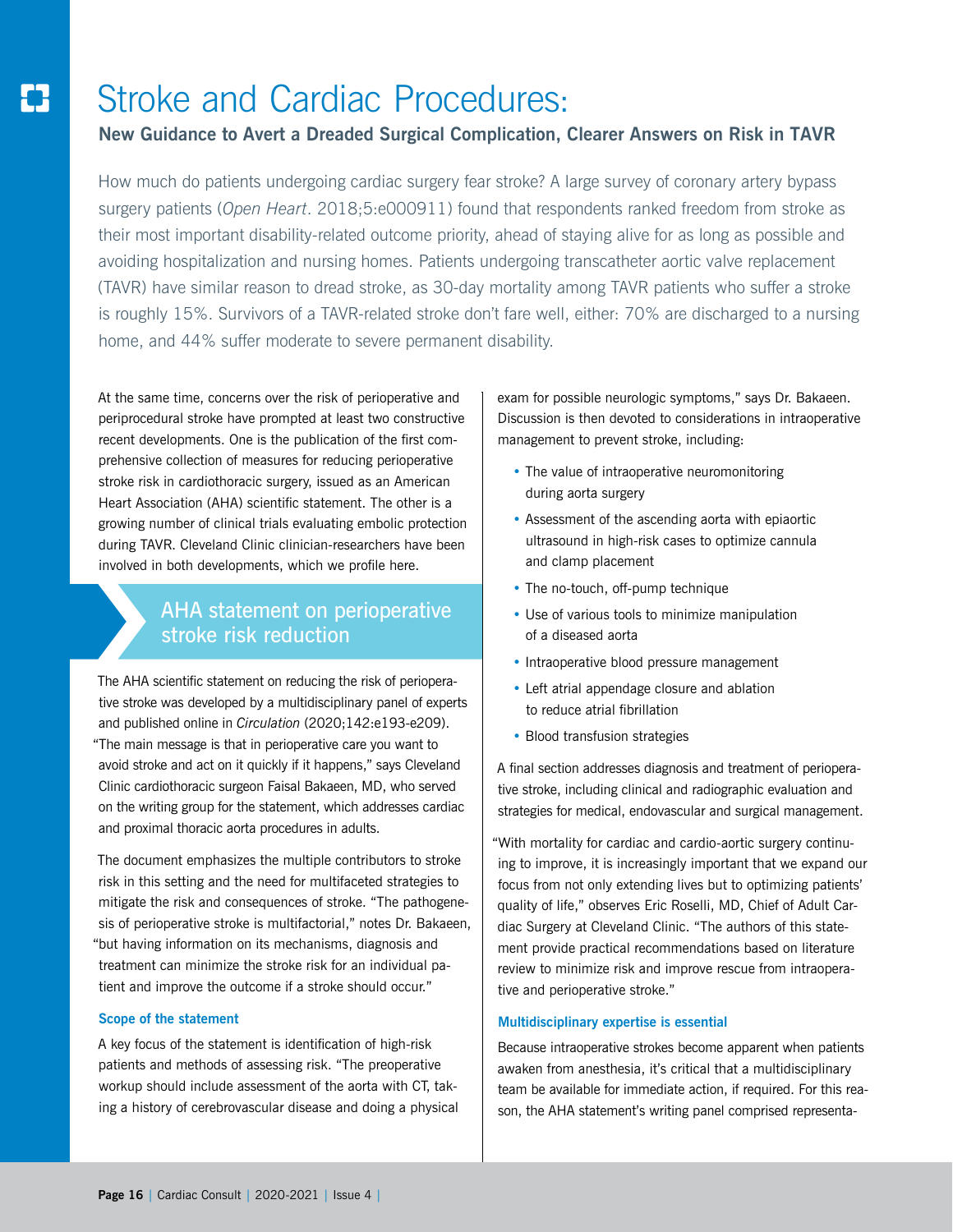

tives of just such a team — neurologists, vascular neurologists, neurosurgeons and specialists in cardiac anesthesiology/critical care medicine — in addition to cardiac surgeons with a specific interest in outcomes, quality and stroke prevention.

"We emphasize collaboration with critical care and anesthesiology to aggressively monitor patients," says Dr. Bakaeen. "Early extubation for neurological assessment for potential stroke may be required. We also want to detect hypertension or anemia and act quickly to correct it, if any neurological deficit is noted."

Cleveland Clinic has an emergency response team that's called to the bedside on suspicion of stroke to order tests and perform any necessary intervention. "If a large vessel is obstructed, mechanical thrombectomy may be undertaken since clot removal can reverse or mitigate the neurological deficit," Dr. Bakaeen explains. "Systemic thrombolytic therapy is generally contraindicated in postoperative patients, due to increased risk of bleeding."

#### **The Cleveland Clinic experience**

While the methods detailed in the AHA statement are not guidelines since many of the recommendations are based on sparse evidence or expert opinion, Dr. Bakaeen says they are supported by real-world experience. "At Cleveland Clinic we've seen a dramatic reduction in stroke incidence after heart

surgery — especially valve and aorta surgery — due to preoperative imaging of the aorta and aggressive patient management in the operating room," he notes.

"Widespread use of monitoring, corrective intraoperative strategies and selective use of adjuncts such as circulatory arrest, hypothermia and selective brain perfusion have helped us reduce stroke in aorta surgery," he continues. "We've also minimized pump time and ischemia, which has reduced stroke and damage to other organs in all cardiac procedures, including coronary artery bypass and valve operations."

Optimal care requires a multidisciplinary approach, Dr. Bakaeen adds: "The team strategy starts before surgery, is an active part of surgical planning and execution, and continues postoperatively in the ICU and stepdown unit."

Dr. Roselli says there's good reason to expect progress against perioperative stroke to continue apace. "As imaging quality and data analysis improve with advances in computer technology, we'll progress from making decisions based on average treatment effect toward individualized precision medicine," he notes. "This will help us understand which techniques are best tailored to each patient around the time of cardiac surgery in support of efforts to prevent strokes from complicating these lifesaving operations."

*Continued next page* ›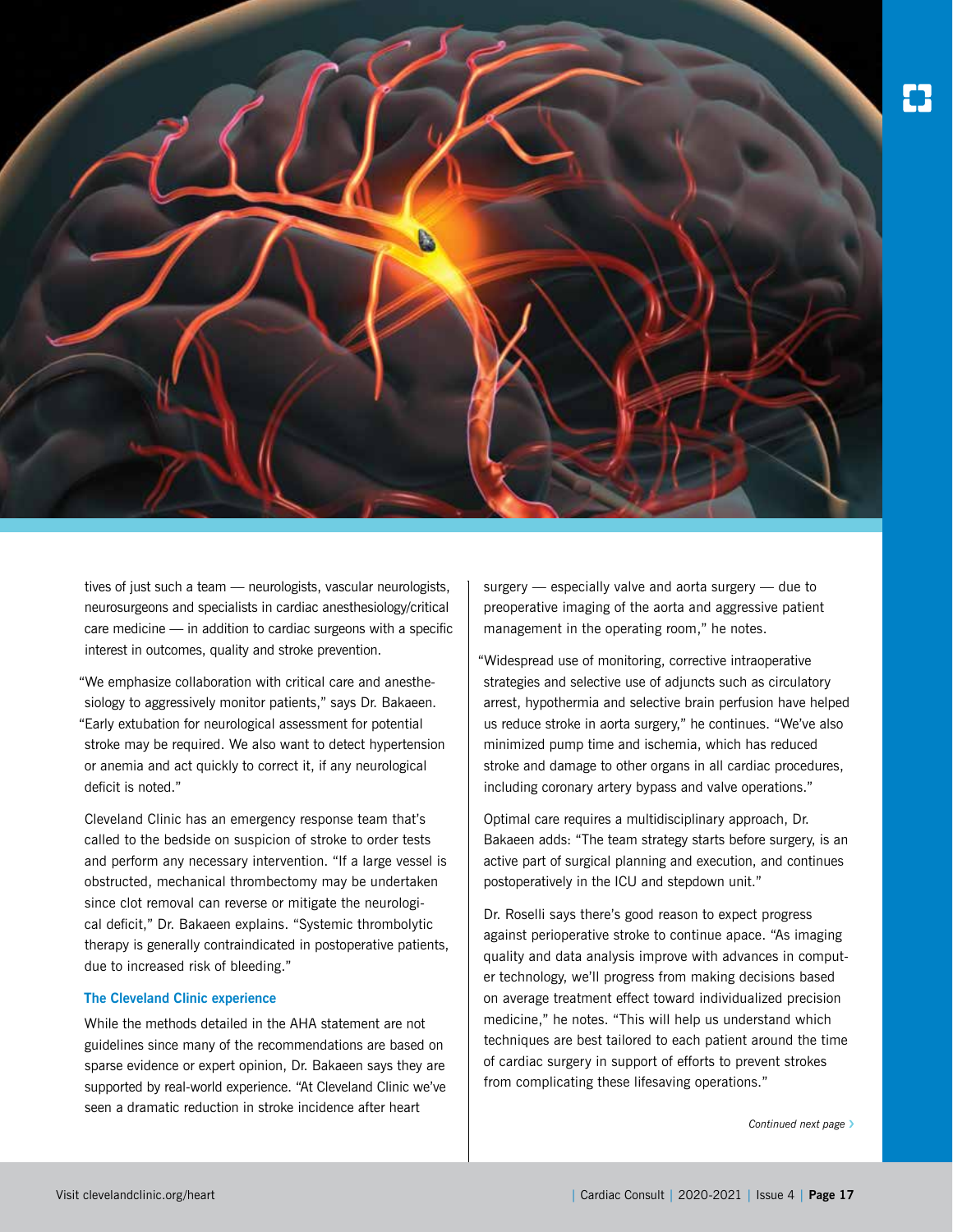#### Stroke reduction in TAVR: Clearer answers are coming

Despite advances in device technology and improved operator experience, the rate of stroke following TAVR has remained steady, at just under 2.5%, since 2012 (*JAMA*. 2019;321:2306-2315). "Post-TAVR stroke is not a minor issue," says Samir Kapadia, MD, Chair of Cardiovascular Medicine at Cleveland Clinic. "We must bring the stroke rate down."

Cerebral embolic protection devices are the most obvious solution. The Sentinel™ Cerebral Protection System, a downstream filter designed to capture and remove thrombi and debris, is the only such device approved in the U.S. However, the Centers for Medicare & Medicaid Services (CMS) doesn't reimburse for the device, citing insufficient efficacy data. As a result, only 25% of TAVR centers in the U.S. routinely use it.

Cleveland Clinic is one of those centers. Its TAVR team performs some 700 TAVRs a year and attempts to use the Sentinel device in all TAVR patients. "Our post-TAVR stroke rate is 0.2%, compared with about 2.5% nationally," says Amar Krishnaswamy, MD, Section Head of Invasive and Interventional Cardiology. "We believe the device is tremendously effective."

Questions about the device's efficacy stem from the lack of a statistically significant reduction in the primary endpoint of the pivotal trial — i.e., brain emboli on MRI. However, there was a 63% risk reduction in clinical stroke among patients receiving the device, which is consistent with the reduction in clinical stroke (60% to 80%) seen in many large, single-center analyses of the device, Dr. Krishnaswamy notes. "That's why a new trial focused on clinical stroke rate, which is most relevant to patients and healthcare providers, is necessary," he adds.

#### **PROTECTED TAVR aims for definitive data**

Cleveland Clinic hopes the multicenter PROTECTED TAVR trial (NCT04149535) will supply the robust data CMS and TAVR operators need to get on board with the device. "With 3,000 patients being randomized to TAVR with or without Sentinel, PROTECTED TAVR is large enough to detect a clinical reduction in stroke at 72 hours," says Dr. Kapadia, who designed the trial and is serving as national principal investigator. "Since only 25% of patients undergoing TAVR receive an embolic protection device at the time of the procedure, we plan to enroll in sites that do not routinely use the device."

If PROTECTED TAVR yields results that confirm efficacy for stroke prevention, CMS is expected to reimburse for the device. These two developments would likely boost adoption of the device. The trial is scheduled for completion in mid-2022.

#### **WATCH-TAVR: Stroke reduction for TAVR in AF patients**

Cleveland Clinic researchers are at the fore of another multicenter trial evaluating embolic protection during TAVR, this time in the setting of simultaneous placement of the Watchman™ left atrial appendage occlusion device for reduction of stroke risk from atrial fibrillation (AF).

About 30% of patients with aortic stenosis have coexisting AF. However, the combination of TAVR and Watchman implantation in a single procedure has been discouraged by policies that prohibit reimbursement for the Watchman device in this setting. "We'd like to combine the procedures so that these patients aren't subjected to the extra risk, cost and inconvenience of undergoing two separate procedures," says Dr. Kapadia.

The multicenter WATCH-TAVR trial (NCT03173534), for which Dr. Kapadia is national principal investigator, was designed to show the FDA and CMS that implanting both devices in a single procedure is both safe and financially prudent. The trial is randomizing 312 patients at approximately two dozen U.S. centers to TAVR plus either anticoagulation or Watchman implantation. It's on target for completion in late 2020.

"We expect to see a reduction in bleeding and stroke when patients are off anticoagulants," says Dr. Krishnaswamy. "We also expect there will be savings by combining the procedures, because the only difference will be the additional cost of the device."

#### **Additional approaches under study**

Two additional neuroprotective devices for use during TAVR have completed clinical trials, but their results had not been published at the time of this writing. One is an embolic deflector, called TriGuard 3™. It deflects emboli from entering the cerebral circulation. The other is a filter that works on the same principle as the Sentinel device.

Other clinical trials are taking a different approach by evaluating whether anticoagulants can prevent formation of small clots on the TAVR valve that tend to break off and cause stroke.

"We're awaiting the data from these trials of new strategies for stroke prevention," concludes Dr. Kapadia. ■

**Contact Dr. Bakaeen at 216.444.0355, Dr. Roselli at 216.444.0995, Dr. Kapadia at 216.444.6735 and Dr. Krishnawamy at 216.636.2824.**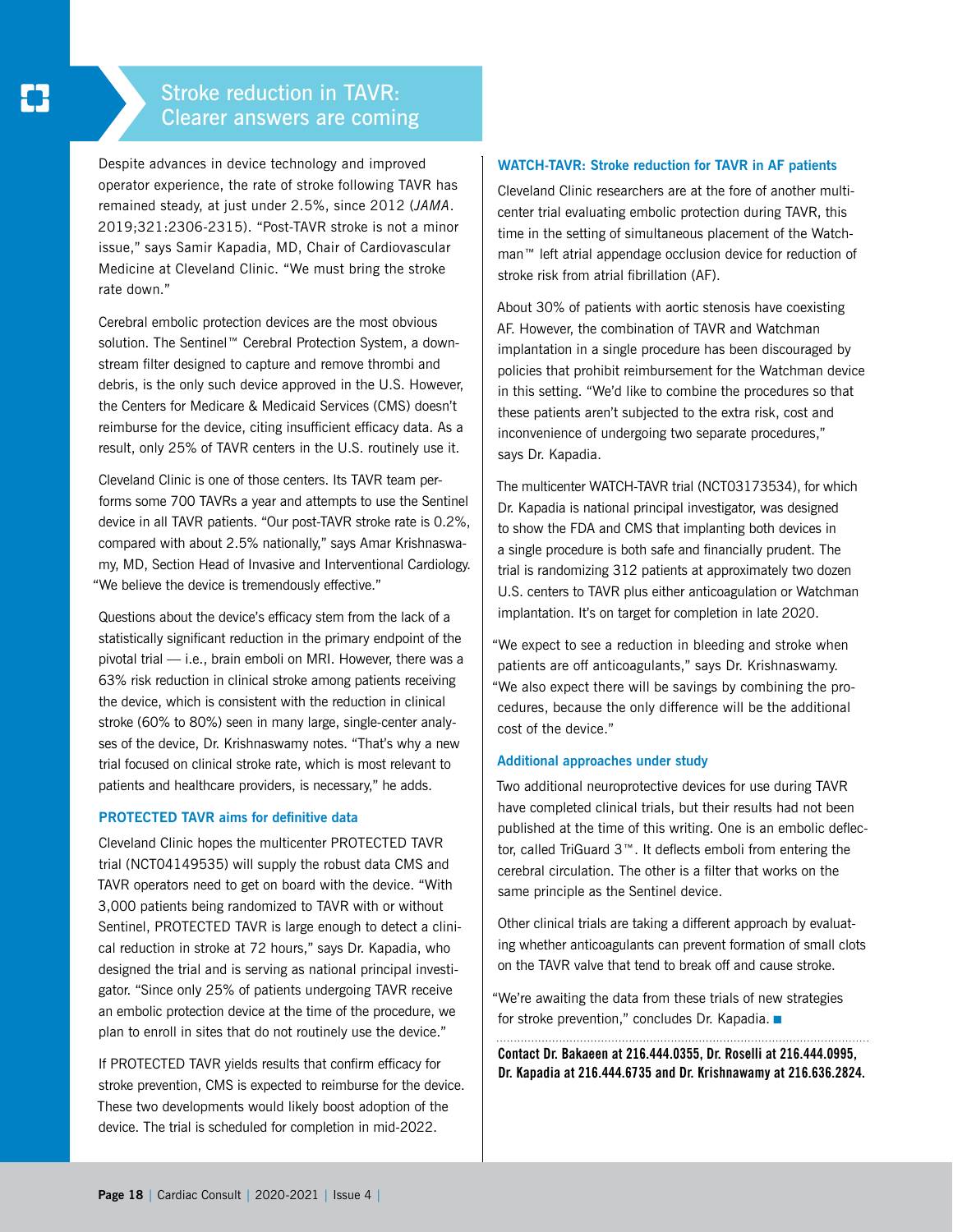## In Case You Missed It

**A sampling of recent studies and publications of note from our Heart, Vascular & Thoracic Institute staff\***

**Klein A, Cremer P, et al. RHAPSODY: rilonacept, an IL-1**α **and IL-1**β **trap, resolves pericarditis episodes and reduces risk of recurrence in a phase 3 trial of patients with recurrent pericarditis.** *N Engl J Med.* **Epub Nov. 16, 2020.**

**Bottom line:** In this phase 3 trial, rilonacept was associated with rapid resolution of recurrent pericarditis episodes and a significantly reduced risk of pericarditis recurrence compared with placebo.

**Lincoff AM, Nissen S, et al. Effect of high-dose omega-3 fatty acids vs. corn oil on major adverse cardiovascular events in patients at high cardiovascular risk. The STRENGTH randomized clinical trial.** *JAMA.* **2020;324:2268-2280.**

**Bottom line:** Among patients at high cardiovascular risk, there was no significant difference in major adverse cardiovascular events between those receiving daily supplementation with omega-3 fatty acids and those receiving corn oil.

**Wazni O, et al, for the STOP AF First investigators. Cryoballoon ablation as initial therapy for atrial fibrillation.** *N Engl J Med.* **Epub Nov. 16, 2020.**

**Bottom line:** Initially treating symptomatic paroxysmal atrial fibrillation with cryoballoon ablation is more effective in maintaining freedom from arrhythmias than anti-arrhythmic drug therapy and entails a low risk of complications.

**Caputo F, Lyden S, et al. Carotid endarterectomy remains safe in high-risk patients.** *J Vasc Surg.* **Epub Oct. 8, 2020.**

**Bottom line:** In a large retrospective study of patients undergoing carotid endarterectomy at Cleveland Clinic, those with multiple physiologic or anatomic high-risk factors had a rate of stroke, myocardial infarction or 30-day mortality comparable to that of non-high-risk patients.

**Cantillon D, Rickard J, Wazni O, et al. Comparative analysis of procedural outcomes and complications between de novo and upgraded cardiac resynchronization therapy.** *JACC Clin Electrophysiol.* **Epub Oct. 28, 2020.**

**Bottom line:** Rates of procedural success and complications were no different between de novo cardiac resynchronization therapy (CRT) implants and CRT upgrades, according to a large analysis of Cleveland Clinic patients.

**Cameron S, Gomes M, Bishop J, et al. Incidence and outcomes of thrombotic events in symptomatic patients with COVID-19.**  *Arterioscler Thromb Vasc Biol.* **Epub Sept. 29, 2020.** 

**Bottom line:** Cleveland Clinic's initial experience with thrombotic events in symptomatic COVID-19 patients reveals a markedly lower rate than in prior reports and points away from using D-dimer to exclude thrombus in COVID-19 inpatients.

**Jaber W, Rodriguez L, Kapadia S, et al. Structural deterioration of transcatheter versus surgical aortic valve bioprostheses in the PARTNER-2 trial.** *J Am Coll Cardiol.* **2020;76:1830-1843.**

**Bottom line:** Compared with surgical aortic valve replacement bioprostheses, the SAPIEN 3 TAVR valve had a similar rate of structural valve deterioration at five years while the SAPIEN XT TAVR valve had a significantly higher rate.

**Desai M, Griffin B, et al. Characteristics and outcomes of patients with Takotsubo syndrome: incremental prognostic value of baseline left ventricular systolic function.**  *J Am Heart Assoc.* **2020;9:e016537.**

**Bottom line:** Markers more sensitive than left ventricular (LV) ejection fraction, such as LV global longitudinal strain, are needed for optimal risk stratification in patients with Takotsubo syndrome, suggests a large observational Cleveland Clinic study.

**Nissen SE, et al. How much weight loss is required for cardiovascular benefits? Insights from a metabolic surgery matched-cohort study.** *Ann Surg.* **2020;272:639-645.**

**Bottom line:** A large cohort study identified minimum weight loss thresholds for reducing risk of major cardiovascular events and death in patients with obesity and diabetes, suggesting possible benefits of metabolic surgery independent of weight loss.

**Jaber W, Harb S, et al. Higher baseline cardiorespiratory fitness is associated with lower arrhythmia recurrence and death after atrial fibrillation ablation.** *Heart Rhythm.* **2020;17:1687-1693.**

**Bottom line:** Higher cardiorespiratory fitness is associated with lower rates of arrhythmia recurrence and death in patients undergoing atrial fibrillation ablation.

\*Space limitations allow listing of only some principal and/or senior Cleveland Clinic authors here. Follow the reference citation for full authorship of publications listed.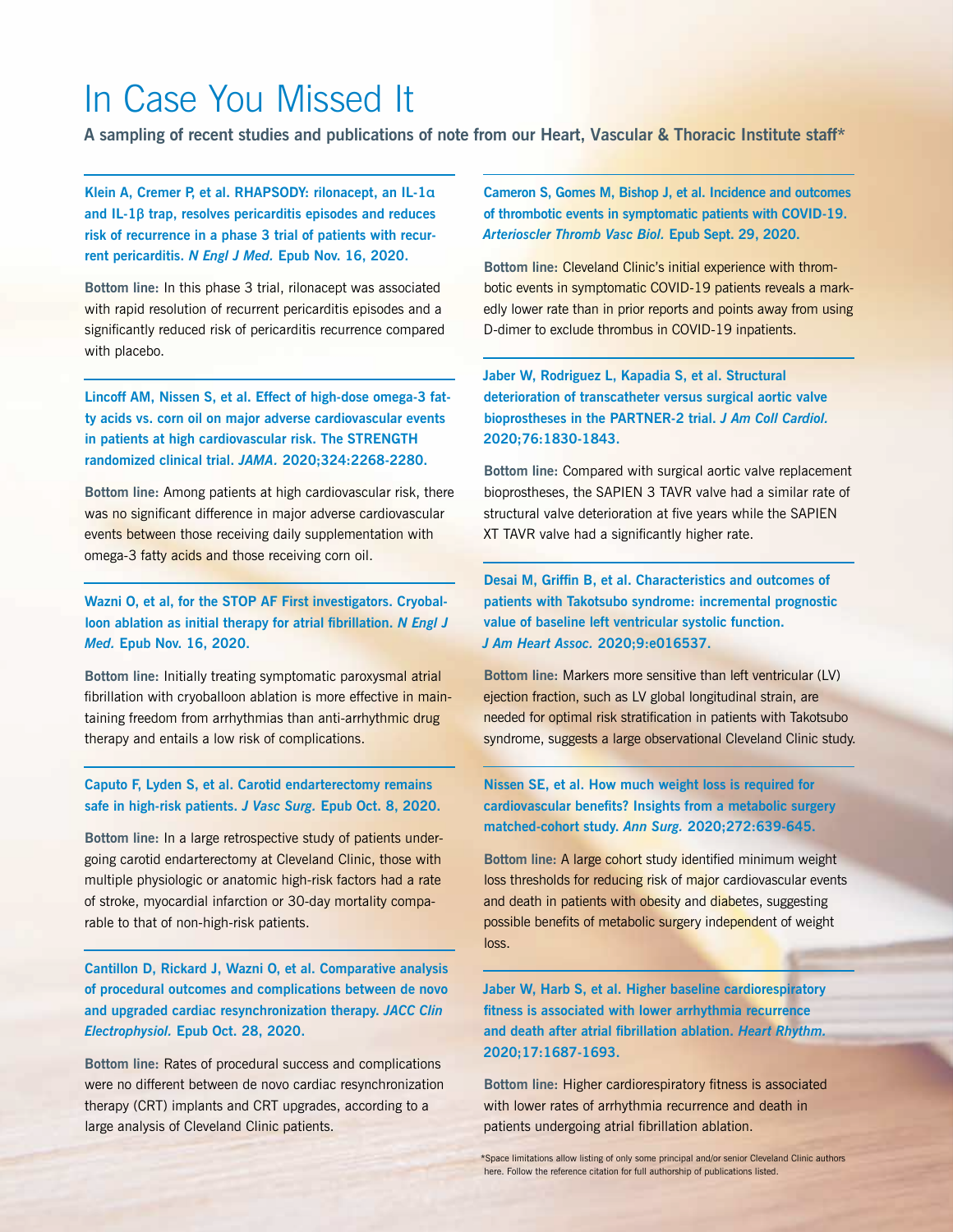

The Cleveland Clinic Foundation 9500 Euclid Ave./AC311 Cleveland, OH 44195

#### 2021 CLEVELAND CLINIC **PRIZE ANNOUNCEMENT**

In honor of its centennial anniversary and rich history of innovation and advancements in healthcare delivery, Cleveland Clinic will present the inaugural Cleveland Clinic Prize at the 2021 Medical Innovation Summit. With a significant honorarium, the prize will be awarded to a team, organization or individual who has made a significant contribution to healthcare delivery with a focus on one or more defined areas. Details will be released in early 2021.

For more information, visit clevelandclinic.org/CCPrize.

## **Cardiac** Consult

## 20-HVI-1973481 L8487973481-IVH

### › CME PREVIEW **Set Aside Feb. 5 to Get Current on Valve Disease and More**

#### **23rd Valve Disease, Structural Interventions and Diastology/Imaging Summit**

**Livestreamed Fri., Feb. 5 (7 a.m. to 4:30 p.m. ET)** Complimentary registration Register at ccfcme.org/echo

Cleveland Clinic will be offering this long-standing summit again in early 2021, but this installment of the crowd-pleasing CME course will feature a few pandemic-related changes:

- An all-virtual livestream format
- A one-day agenda focused on essentials and high-interest topics
- Complimentary registration for all attendees

"This is the 23rd year for this unique course, and this time it will be offered in a unique format," says longtime course director Allan Klein, MD. "But its essentials remain the same as always — we'll have leading experts from Cleveland Clinic and around the world providing commentary and perspective on timely topics in valve disease, structural interventions and diastology/imaging."

The daylong course will bring together nearly two dozen Cleveland Clinic staff with another dozen experts from top U.S. and international centers. Together this multidisciplinary faculty — featuring cardiac imaging specialists, interventional cardiologists, cardiac surgeons, electrophysiologists and other subspecialists — will review and explore the latest in mitral, aortic and tricuspid valve disease as well as the evaluation and management of diastolic dysfunction and key developments in myocardial and pericardial diseases.

The pace will be brisk, with focused 15-minute presentations by Cleveland Clinic experts supplemented by 25-minute panel discussions featuring faculty from other institutions. Talks will cover topics such as advances in structural interventions, percutaneous mitral valve repair, valve-in-valve procedures and LAA occlusion devices, among others.

Participants will benefit from updates on advanced imaging techniques including 3D echocardiography, strain imaging, interventional echo and cardiac MRI/CT. "The new virtual format will expose attendees to innovations in advanced imaging and allow us to share essential practice pearls," says course co-director Christine Jellis, MD, PhD.

"This is a high-level course with outstanding faculty and world-class discussion panels," adds course co-director L. Leonardo Rodriguez, MD. "It's a one-of-a-kind educational opportunity in cardiovascular medicine."

And its virtual format means more clinicians than ever stand to benefit. "We invite all cardiovascular providers who could never get away for past offerings of this summit to join us for this year's convenient and complimentary virtual course," says course co-director Samir Kapadia, MD, Chair of Cardiovascular Medicine. ■

This activity has been approved for *AMA PRA Category 1 Credit™*.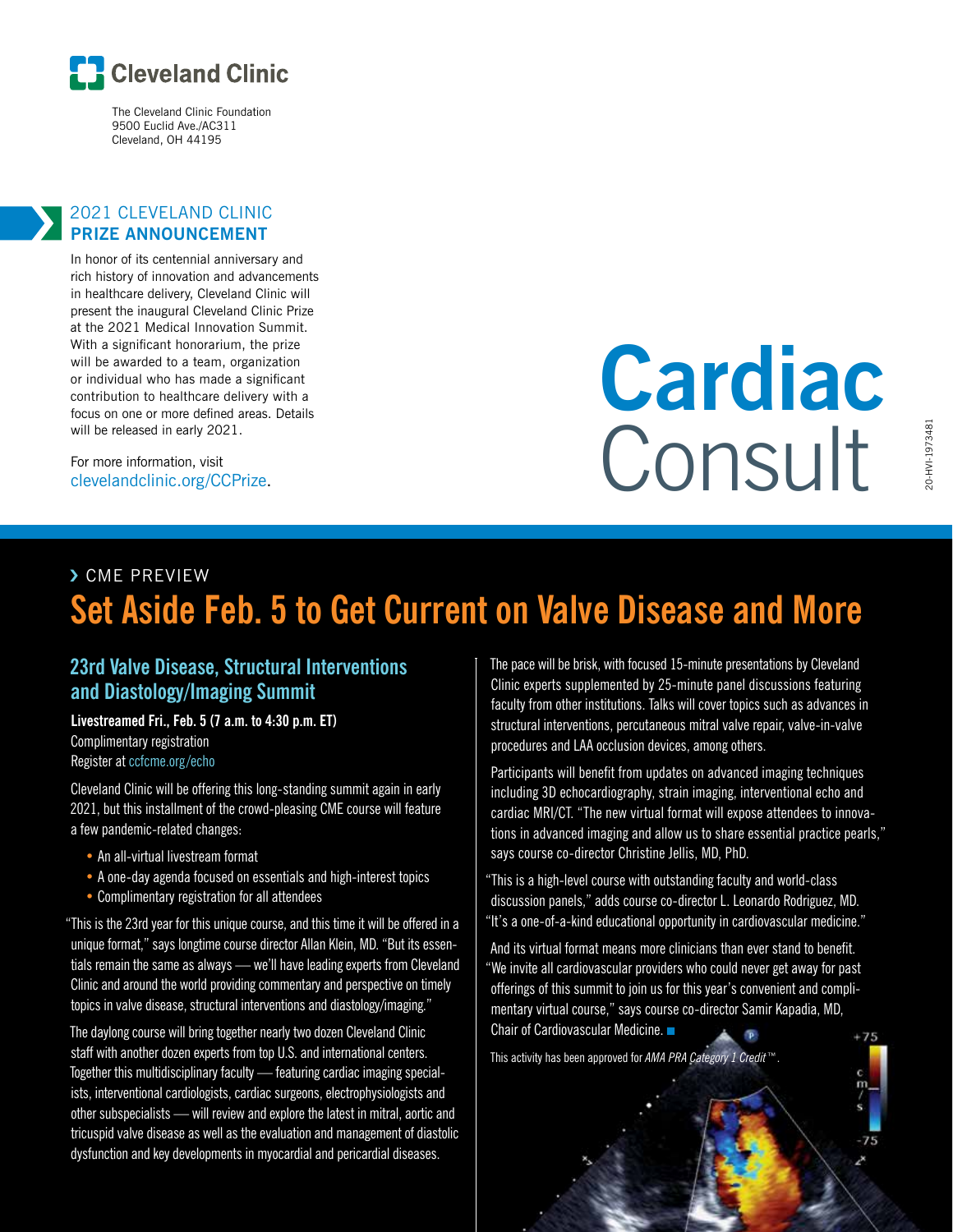#### **HEART, VASCULAR & THORACIC**

# Vitals

**Volumes and outcomes from a sampling of centers in Cleveland Clinic's Miller Family Heart, Vascular & Thoracic Institute**

› **Adult Cardiac Surgery** › **Ischemic Heart Disease** › **Vascular Disease**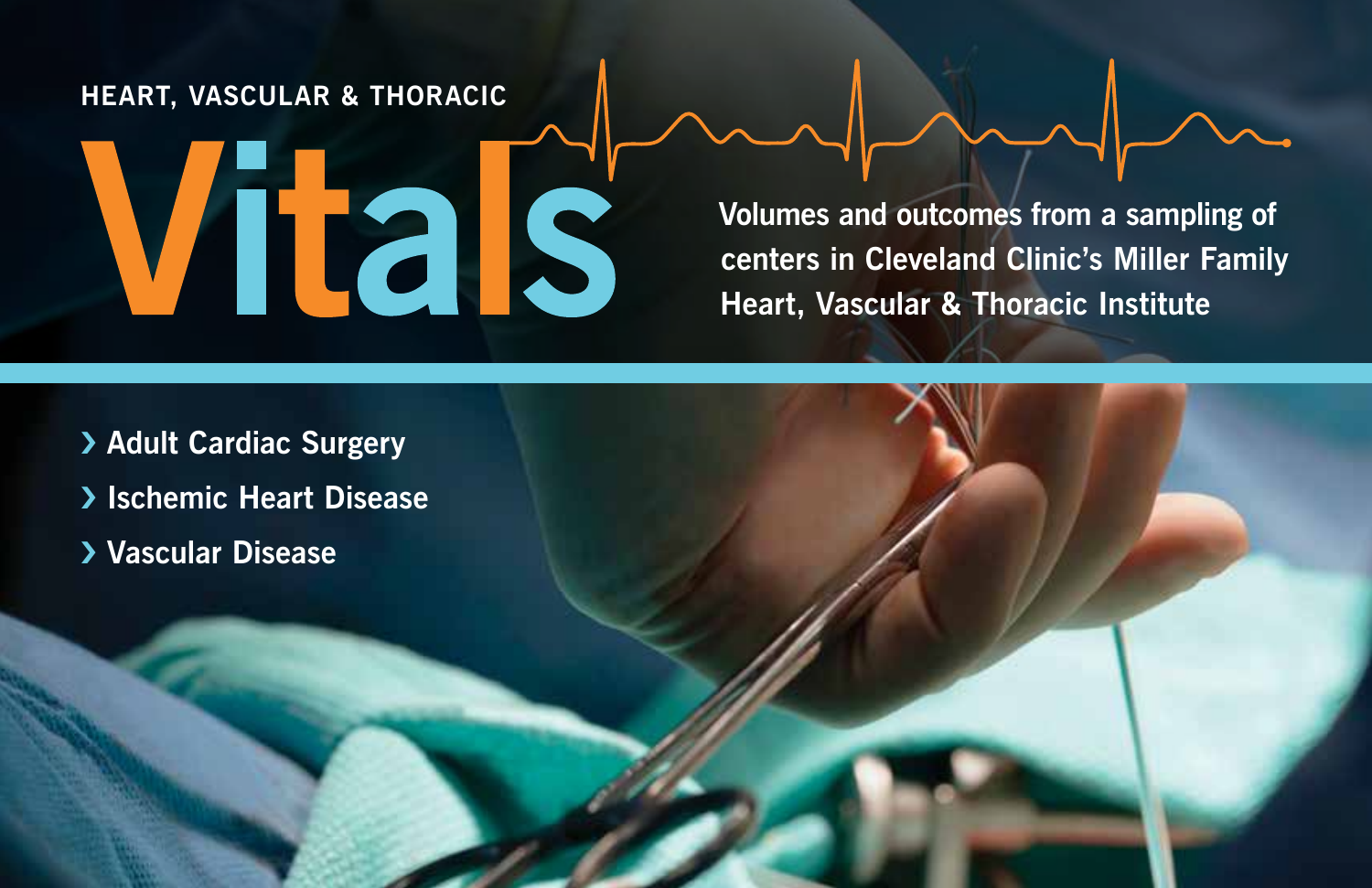## **Adult Cardiac Surgery**

Cleveland Clinic's Composite Quality Ratings in STS Adult Cardiac Surgery Database ★★★**3-star** (highest) rating in **all 5 categories** assessed: CABG, AVR, AVR + CABG, MVRR, MVRR + CABG\*

\*For period 1/1/17-12/31/19 for all categories but CABG, which is for 1/1/19-12/31/19.

#### **Key Data From First Half of 2020**

#### **In-Hospital Mortality (1/1/20-6/30/20)**

| Procedure/Volume                 | <b>Cleveland Clinic Observed</b> | <b>STS Expected</b> |
|----------------------------------|----------------------------------|---------------------|
| Isolated CABG ( $N = 326$ )      | 0.6%                             | 1.3%                |
| Isolated AVR $(N = 155)$         | $0.0\%$                          | 1.4%                |
| $AVR + CABG (N = 75)$            | $0.0\%$                          | 3.1%                |
| Isolated MVR $(N = 76)$          | 2.6%                             | 5.0%                |
| $MVR + CABG (N = 17)$            | $0.0\%$                          | 7.5%                |
| Isolated MV repair ( $N = 253$ ) | $0.0\%$                          | 0.7%                |
| MV repair + CABG ( $N = 59$ )    | 1.7%                             | 3.9%                |
| $AVR + MVR (N = 35)$             | $0.0\%$                          |                     |

STS = Society of Thoracic Surgeons; CABG = coronary artery bypass grafting; AVR = aortic valve replacement; MVRR = mitral valve repair/replacement;  $MVR = mitral value replacement$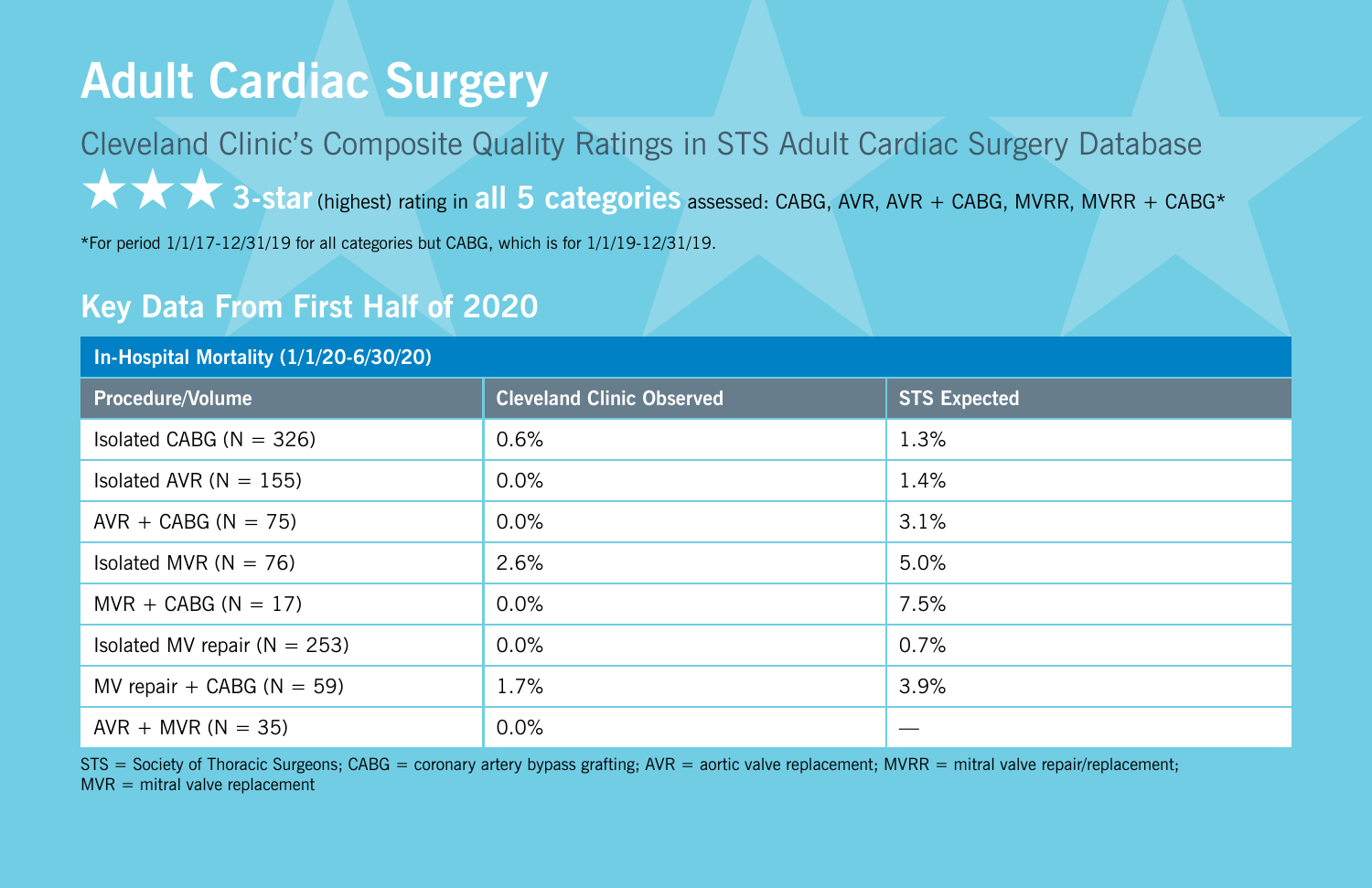## **Ischemic Heart Disease**

#### SURGICAL TREATMENT

#### **1,732** CABG volume in 2019 › **1,015** isolated CABG <sup>|</sup> **717** CABG + other› **161 (9.3%)** were reoperations

#### **In-Hospital Mortality, Isolated CABG**

| <b>Cleveland Clinic Observed</b>    | <b>STS Expected</b> |  |  |  |  |
|-------------------------------------|---------------------|--|--|--|--|
| 0.5%                                | 1.3%                |  |  |  |  |
| 0.7%                                | 1.3%                |  |  |  |  |
| In-Hospital Mortality, CABG + Other |                     |  |  |  |  |
| <b>Cleveland Clinic Observed</b>    | <b>UHC Expected</b> |  |  |  |  |
| 2.2%                                | 7.0%                |  |  |  |  |
| 3.4%                                | 6.7%                |  |  |  |  |
|                                     |                     |  |  |  |  |

STS = Society of Thoracic Surgeons; UHC = University HealthSystem Consortium

Sources: STS Adult Cardiac Surgery Database and Vizient Clinical Data Base/Resource Manager™. Vizient data used by permission of Vizient. All rights reserved.

#### PERCUTANEOUS CORONARY INTERVENTION (PCI)

**2,014** Coronary interventions performed in 2019

**1.08%** PCI risk-adjusted in-hospital mortality (all patients), 39% lower than similar hospitals (1.77%)

**2.99%** PCI risk-adjusted in-hospital mortality for STEMI patients, 47% lower than similar hospitals (5.65%)

(Source: National Cardiovascular Data Registry, CathPCI Registry®, American College of Cardiology Foundation, for rolling four-quarter period through Q1 2020)

**55 min** Median time to PCI for STEMI patients in 2019 (vs. goal of  $< 90$  min)

**98%** Proportion of STEMI patients receiving PCI within 90 minutes in 2019

**99.6%** Proportion of STEMI patients prescribed composite guideline-directed medical therapy (aspirin, P2Y12 inhibitor, statin) at discharge in 2019